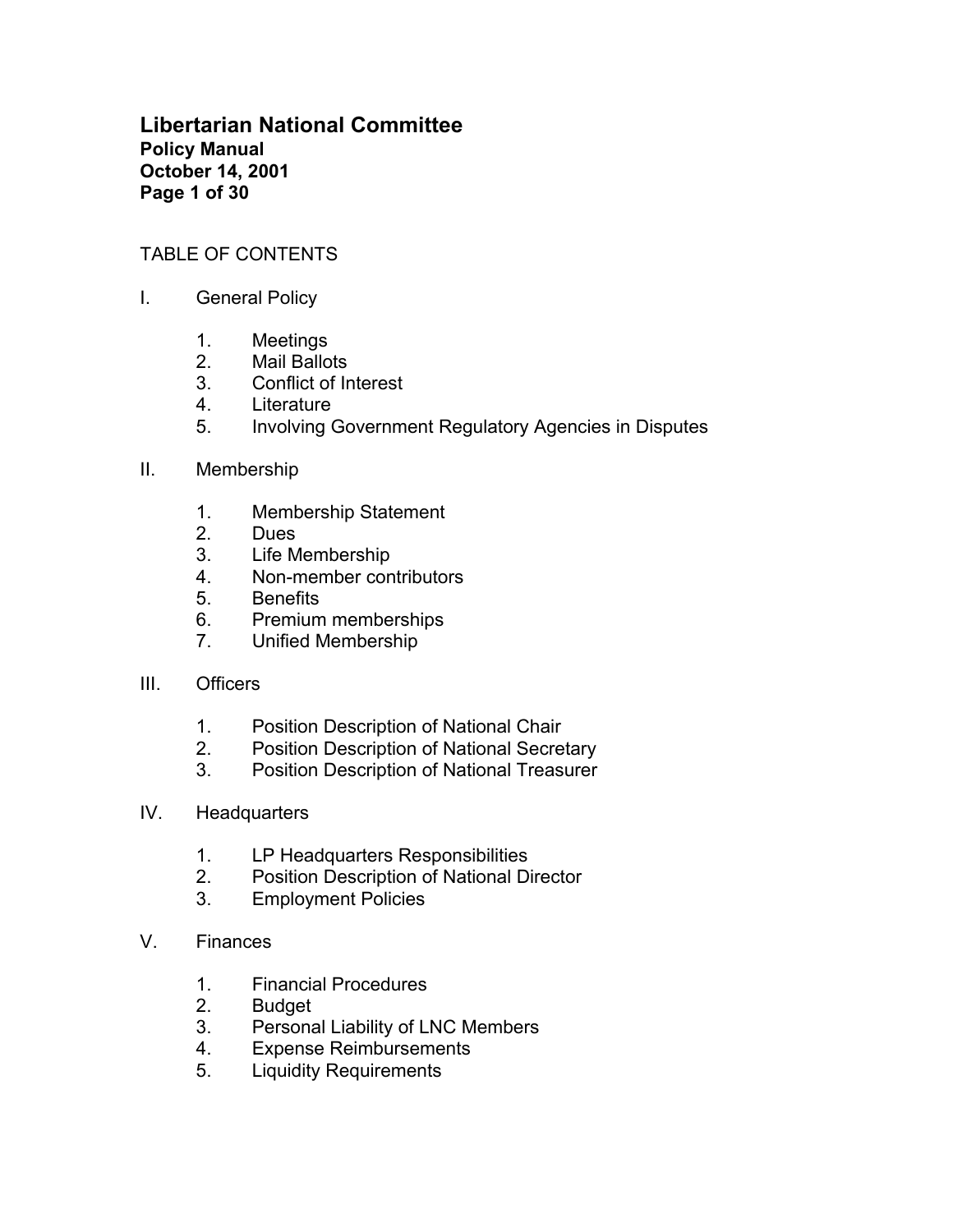# **Libertarian National Committee Policy Manual October 14, 2001 Page 2 of 30**

- VI. Organizational Structure
	- 1. Executive Committee
	- 2. Terms of Office
	- 3. Administration
		- A. Internal Auditor
		- B. General Counsel
		- C. Advertising & Publication Review Committee
		- D. Convention Oversight Committee
		- E. Program Committee
- VII. LP News
	- 1.. LP News Editorial Policy
	- 2. Recommended Study
- VIII. Campaigns
	- 1. Qualifications for Party Support<br>2. Limitations on Party Support
	- Limitations on Party Support
	- 3. Limitation on LNC Liability
	- 4. Campaign Law Suits
	- 5. Equal Time Rule
	- 6. Fair Election Laws
- IX. Projects
	- 1. Requirements for the Establishment of a Special Project or Task Force
	- 2. July 4 Adopted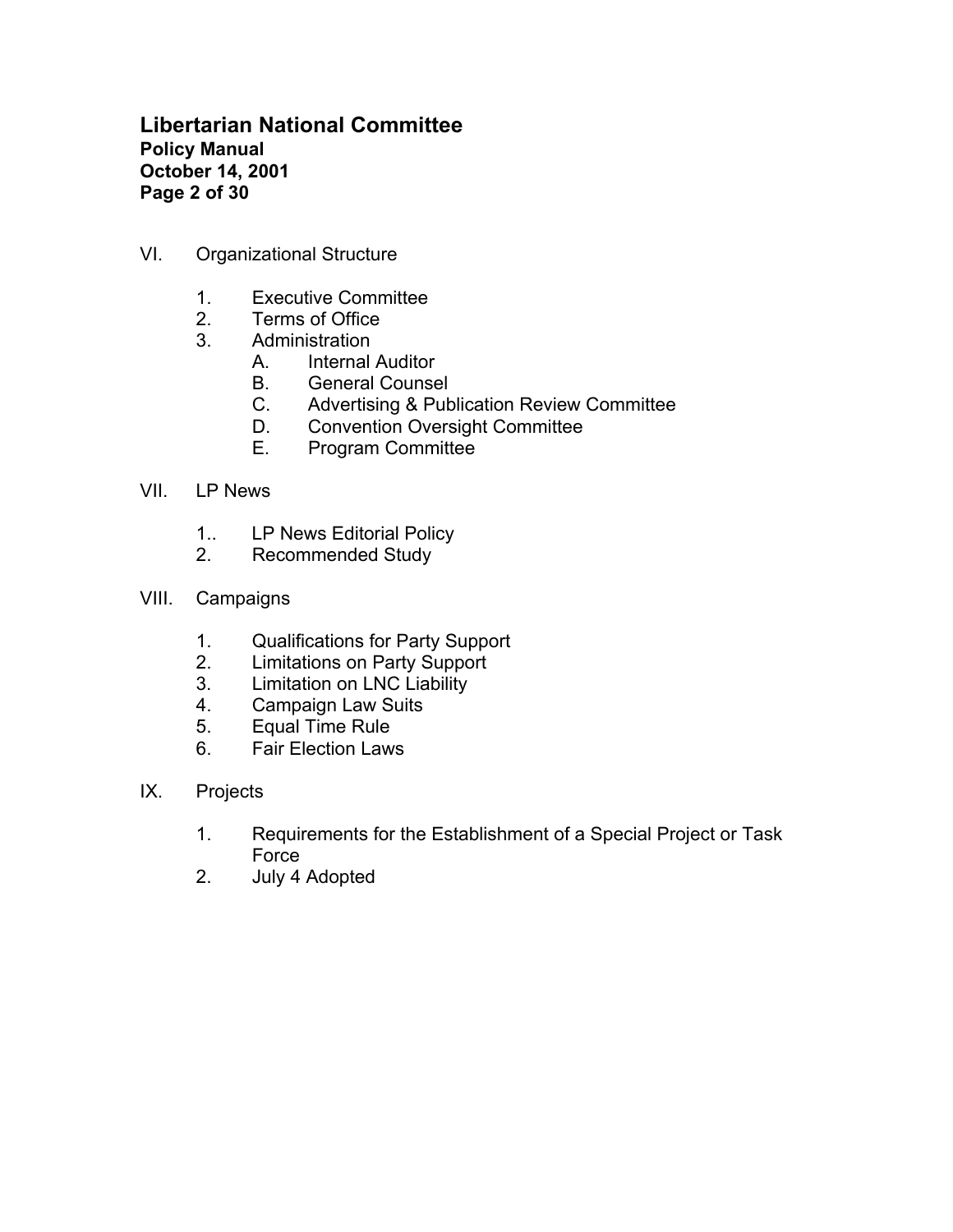## **Libertarian National Committee Policy Manual October 14, 2001 Page 3 of 30**

ARTICLE I. GENERAL POLICY.

Section 1: MEETINGS:

- A. AGENDA AND REPORTS: The agenda for each LNC meeting shall be the responsibility of the Chair. Any report that is to be presented at an LNC meeting should be submitted at least 18 days prior to the meeting, preferably in computer readable form. The agenda and all reports shall be distributed to the LNC at least 14 days prior to the meeting.
- B. OPEN MEETINGS: Except as expressly provided below, LNC meetings are open to Party members. However, participation is not permitted except by majority vote of the committee.
- C. RECORDING OF MEETINGS:The Director shall be responsible for recording all LNC meetings on audio or video tape, providing a copy to the Secretary, retaining the tapes for one year at the national headquarters, and making copies available to any other member upon request at cost.
- D. ALTERNATES' PARTICIPATION: Free substitution of Alternates for Regional Representatives at LNC meetings is permitted.
- E. AGENDA: Changes in the placement of items on the agenda may be made by majority vote; this includes those items placed on the agenda by two-thirds approval.
- F PROCEDURE FOR ROLL CALL VOTES: A request of three members shall be enough to require a roll call vote.
- G. REPORT OF GENERAL COUNSEL: At the request of the General Counsel and approval of a majority of the LNC, any portion of an LNC meeting in which he or she delivers a report on pending legal matters that he or she deems subject to an attorney-client or attorney work product privilege shall be closed to all persons other than LNC members, alternates, invited employees, and special counsel. All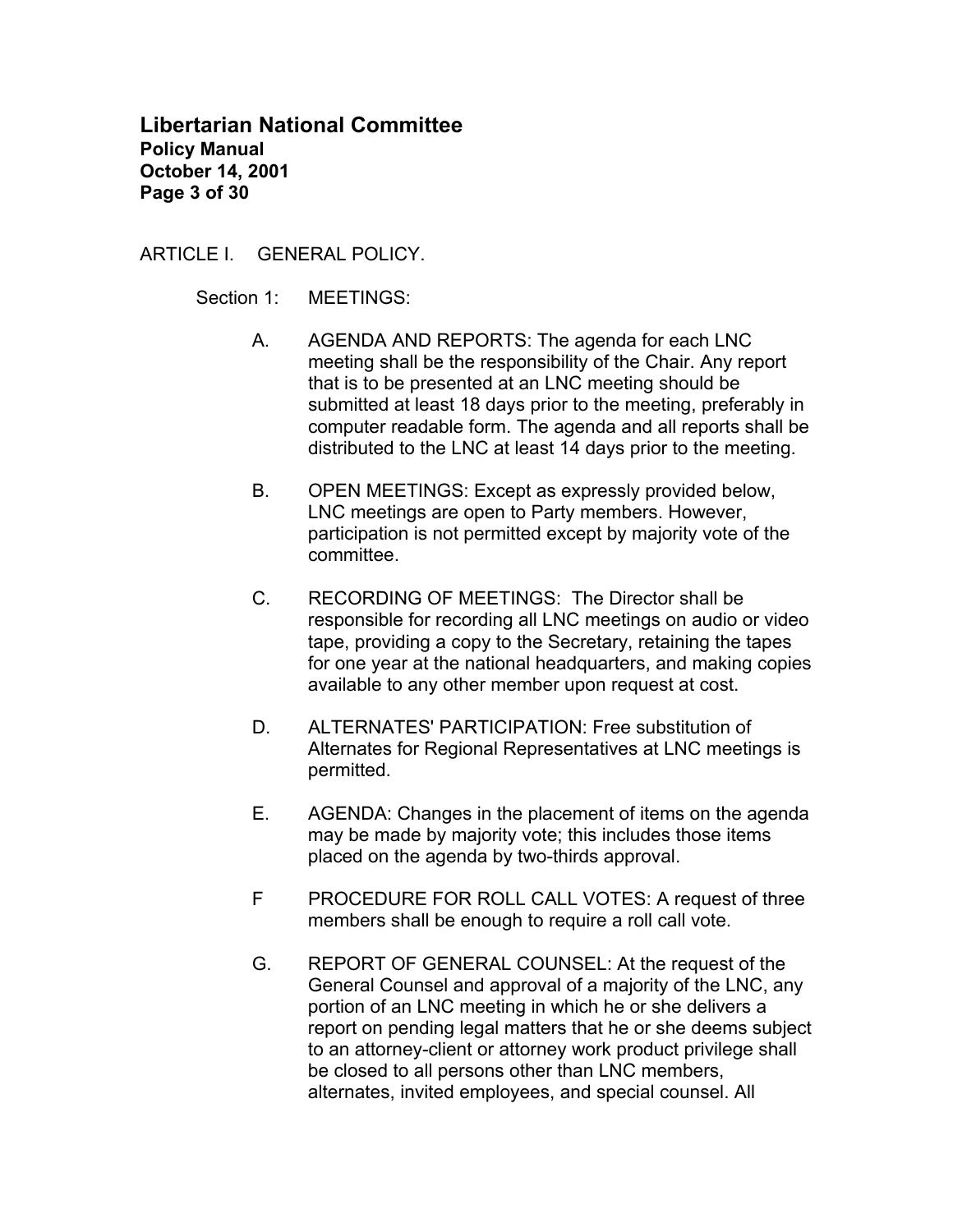# **Libertarian National Committee Policy Manual October 14, 2001 Page 4 of 30**

persons present at a closed session shall keep the information discussed at the closed session strictly confidential, except as otherwise permitted by a majority vote of the LNC.

- Section 2. MAIL BALLOTS:
	- A. Mail ballots shall not include accompanying argument for or against passage of the motion.
	- B. Notification of a mail ballot shall be made by the Secretary by mail or by email (if the recipient has provided the Secretary with an email address).
	- C An LNC member may change his or her vote on a mail ballot, provided that the change is signed, dated, and received by the Secretary by the deadline for return of ballots.
- Section 3 CONFLICT OF INTEREST
	- A. It shall be the affirmative responsibility of each Libertarian National Committee (hereafter LNC) member, and each Libertarian Party (hereafter Party) officer or employee, to disclose to the LNC in connection with the performance of their respective duties: (a) if such person's own economic or other interests might conflict with the interests of the Party in the discharge of such duties; or (b) if such person's duty to others might conflict with the interests of the Party in the discharge of such duties. Any such disclosure shall be made at the earliest opportune moment, prior to the discharge of such duties and clearly set forth the details of the conflict of interest;
	- B. It shall be the affirmative obligation of any person making such a disclosure to provide the Secretary with a written copy of the disclosure statement. It shall be the further affirmative obligation of any person making such a disclosure to request that the Chair place reading of the disclosure statement on the agenda of the next LNC meeting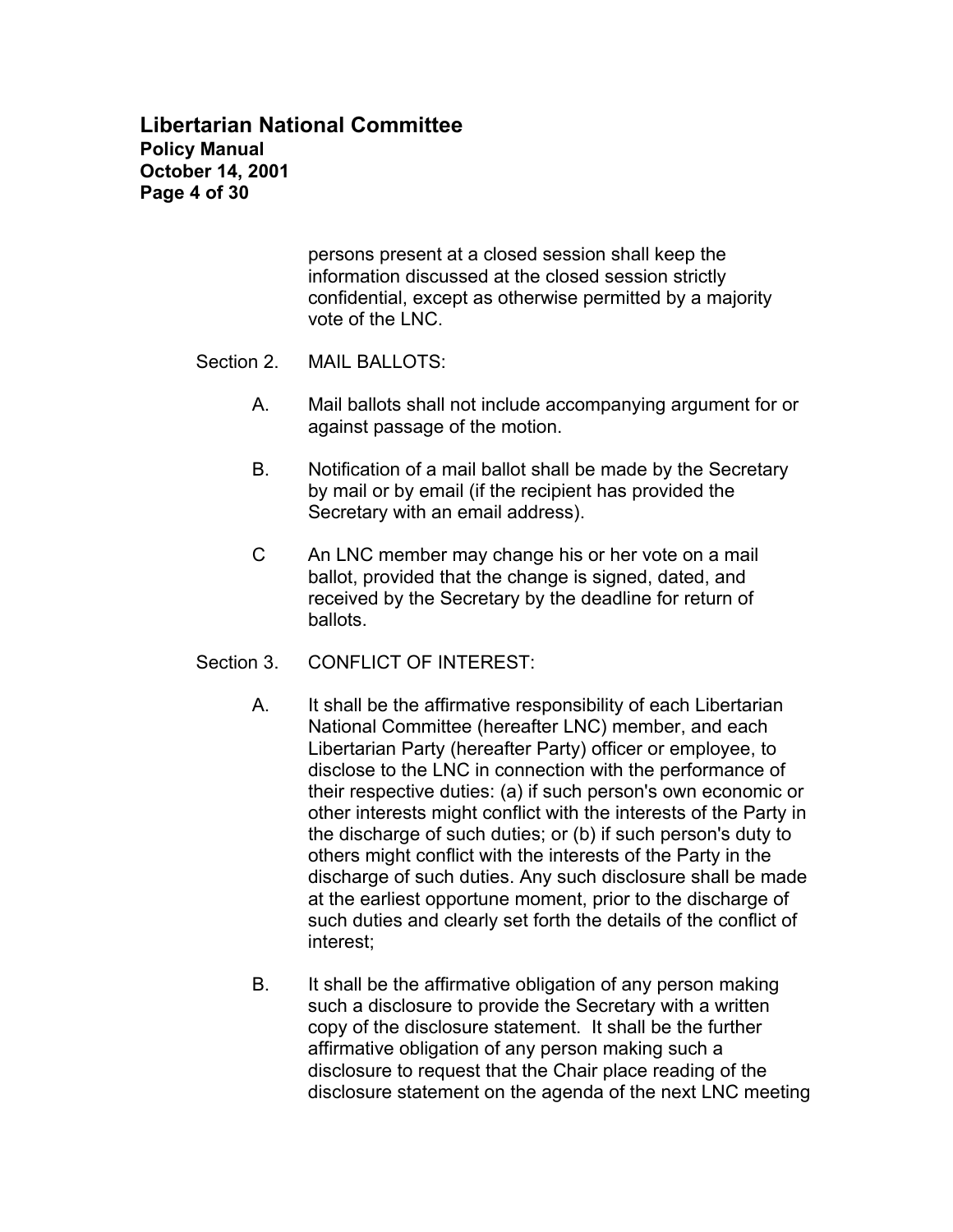## **Libertarian National Committee Policy Manual October 14, 2001 Page 5 of 30**

and read the disclosure statement into the minutes of that meeting. Nothing in this section shall modify the requirements of Section 3 A to provide such a disclosure at the earliest possible opportunity.

- C. No LNC member, Party officer or employee shall: (a) transact business with the Party unless the transaction is fair and equitable to the Party; or (b) use information gained in the discharge of Party duties to the disadvantage of the Party.
- D. Members of the LNC shall not be registered to vote in another political party or be a member of any political party other than the Libertarian Party.
- Section 4. LITERATURE:
	- A. All reprints of Party literature shall be required to show credit to the author if such credit is given on the original.
	- B. All wording on material produced by the Party shall be regarded as integral to the piece, and no wording shall be added to materials after approval of their form and content by the LNC or the Advertising/Publications Review Committee. It is understood that this resolution shall not apply to copyrights, addresses, etc.
	- C. STATUE OF LIBERTY: the LNC adopts the Statue of Liberty as the appropriate graphic symbol to be used on Party materials.
	- D. PARTY IDENTIFICATION: All materials for public distribution will carry the designation Libertarian Party.
- Section 5. INVOLVING GOVERNMENT REGULATORY AGENCIES IN DISPUTES: In accordance with the Platform of the Party which calls for the abolition of all government regulatory agencies engaged in initiation of coercive force, including the Federal Election Commission, the Internal Revenue Service,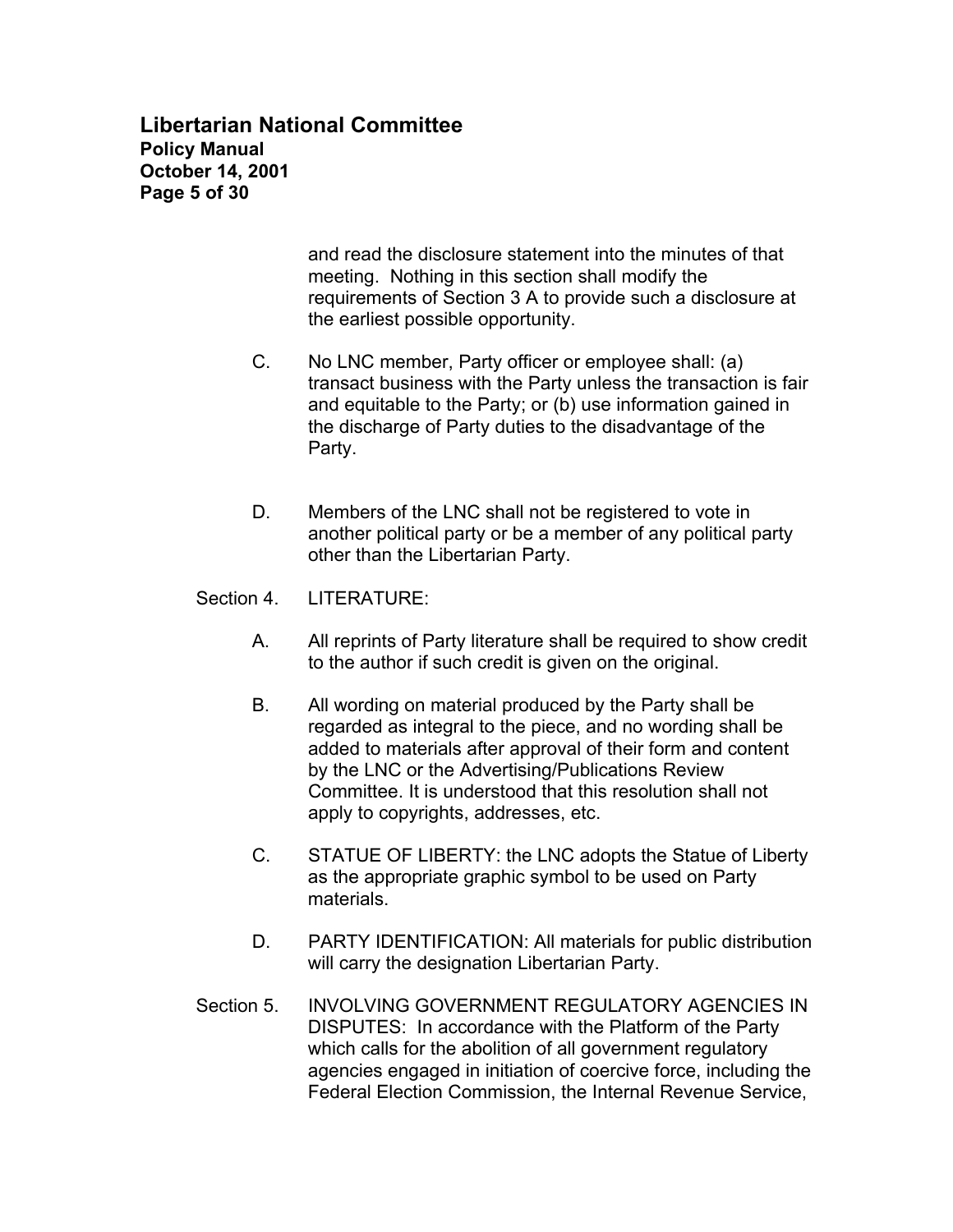### **Libertarian National Committee Policy Manual October 14, 2001 Page 6 of 30**

the Immigration and Naturalization Service, and the Drug Enforcement Administration, it shall be the policy of the Party to consider any attempts to involve such agencies in disputes between individuals or organizations to constitute force as is used in the certification given by members of this Party. This policy resolution does not pertain to use of government police and courts in defense against force or fraud.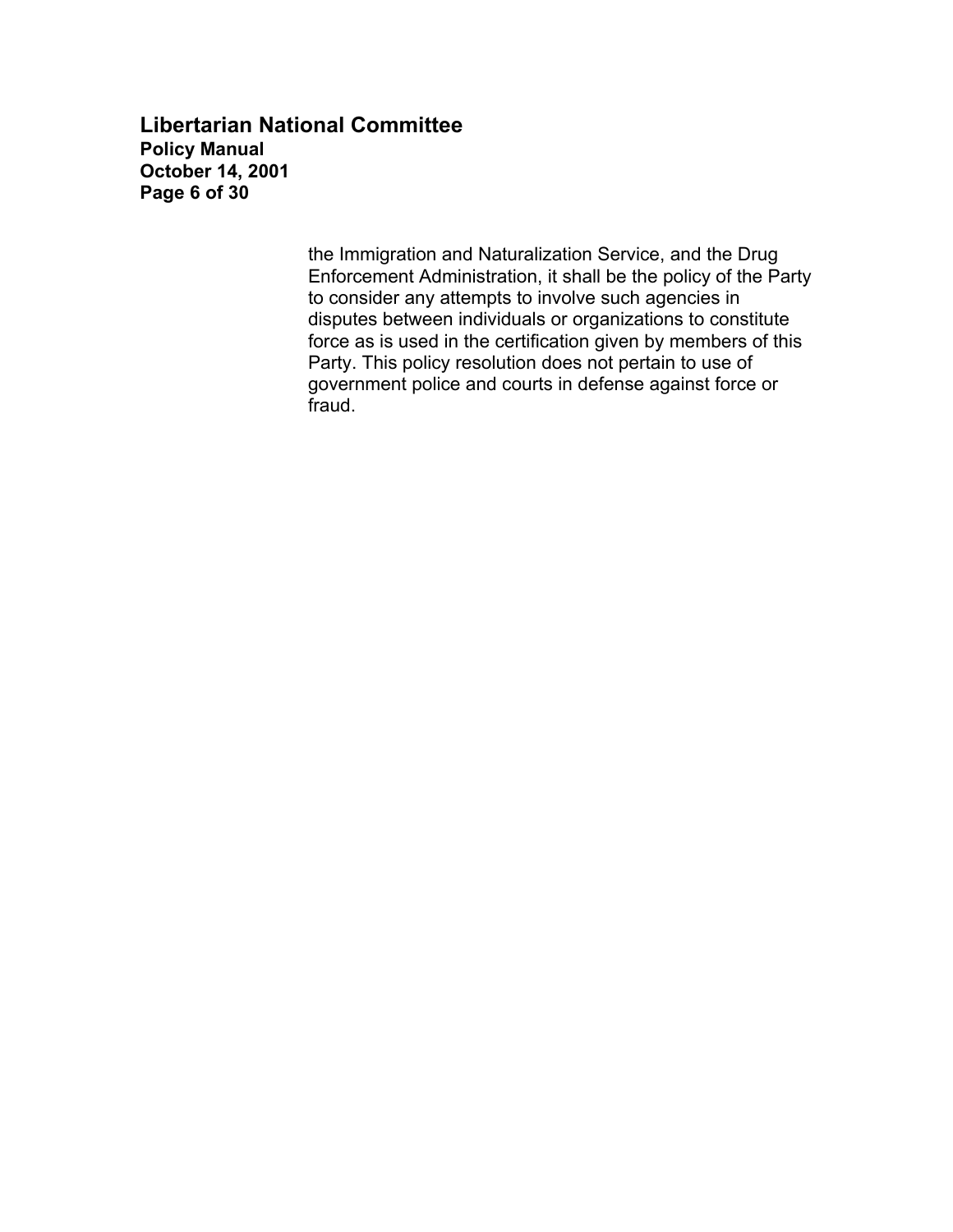### **Libertarian National Committee Policy Manual October 14, 2001 Page 7 of 30**

### ARTICLE II. MEMBERSHIP

- Section 1. MEMBERSHIP STATEMENT: Membership forms produced by the LNC shall include a membership statement that meets the requirements of Article 7, Section 1 of the Party ByLaws. Any new wording for the membership statement shall be subject to the same review process as all other Party Literature. A list of wordings which have been approved for use in Party literature shall be maintained at the National office.
- Section 2. DUES: For the purposes of determining delegate apportionment and eligibility to hold Party office under Article 7, Section 3 of the Party ByLaws, a member's dues shall be considered current if:
	- 1. he or she has contributed Membership Dues of \$25 to the National Party during the preceding 12 months; or
	- 2. an affiliate party has collected \$10 from the member on behalf of the Party and forwarded it to the National office during the preceding 12 months; or
	- 3. he or she is a life member of the Party.
- Section 3. LIFE MEMBERSHIP: A member who contributes \$1000 during any-twelve month period shall be granted life membership in the Party. Also, honorary life membership may be granted by a two thirds vote of the LNC.
- Section 4. NON-MEMBER CONTRIBUTORS: Non-member contributors shall be provided all benefits provided to members, except for those rights specifically granted only to members by the Party ByLaws or this Policy Manual.
- Section 5. BENEFITS: Current members and contributors shall receive the Party's newsletter (currently LP NEWS ). Members shall receive a membership packet and a membership card within one month after joining the Party.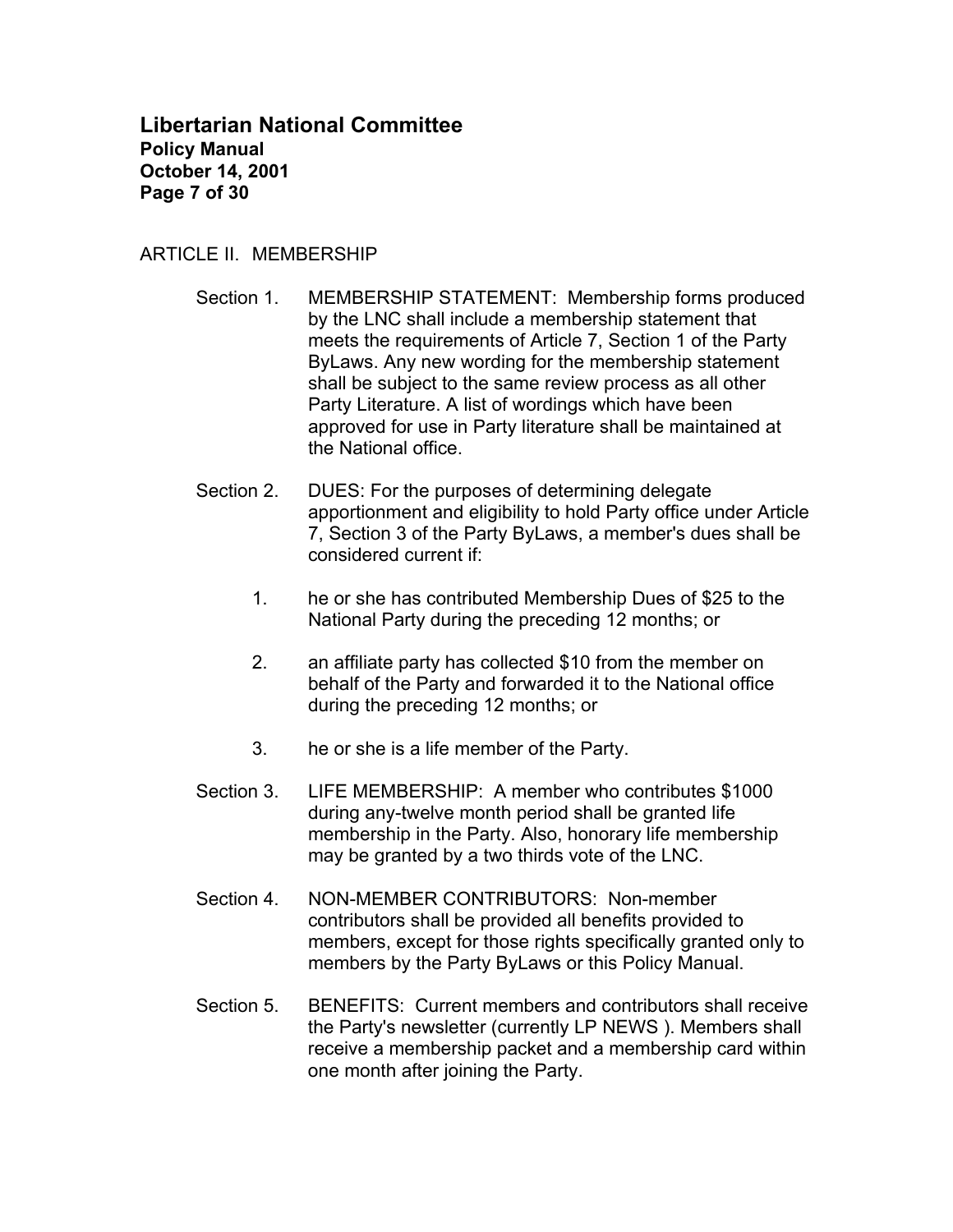# **Libertarian National Committee Policy Manual October 14, 2001 Page 8 of 30**

- Section 6. PREMIUM MEMBERSHIPS: The Executive Committee shall establish premium membership levels, including the contributions required for each level and the benefits received.
- Section 7. UNIFIED MEMBERSHIP:
	- A. Affiliate parties which join the Unified Membership Plan shall receive monthly payments in the amount of 1\$ per member or contributor having national dues-paying status, including life members, or higher amounts according to the following schedule:

Members or contributors who have contributed \$100 or more to the national party in the last 12 months, \$2/month; \$250 or more, \$3/month; \$500 or more, \$4/month; \$1000 or more, \$5/month.

- B. The Executive Committee shall establish transition policies for affiliates joining this program, covering such matters as phase-in of payments and treatment of existing state members.
- C. Affiliates leaving this program shall receive 12 phase-out payments, starting with the amount they would have received for the month that they leave and decreasing by 1/12 of that amount each month.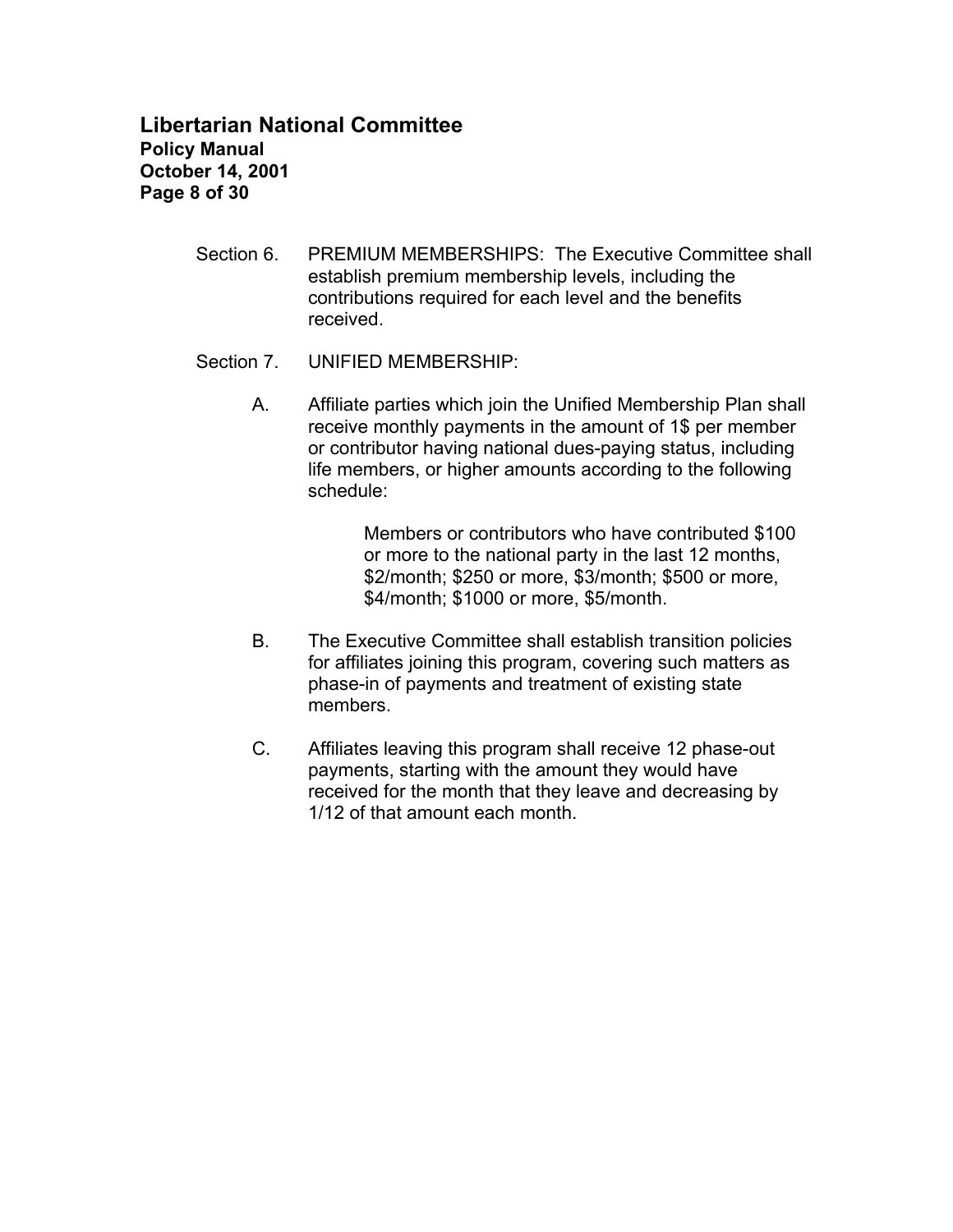### **Libertarian National Committee Policy Manual October 14, 2001 Page 9 of 30**

ARTICLE III. OFFICERS.

- Section 1. POSITION DESCRIPTION OF NATIONAL CHAIR:
	- A. The Chair serves as the presiding officer of the LNC and of all National Conventions and, in that capacity:
		- 1. guides the deliberations and activities of the LNC according to Party ByLaws, may convene an LNC meeting according to the Party ByLaws, serves as a full voting member of the LNC and serves as a nonvoting member of all committees appointed by the LNC;
		- 2. guides the deliberations and activities of National Conventions according to the Party ByLaws and adopted Convention Rules.
	- B. The Chair serves as chief executive officer of the Party, reporting to the LNC, and in that capacity:
		- 1. is responsible, along with the LNC, for ensuring the direction and management of activities, affairs, properties, and funds of the Party, consistent with the Party ByLaws and LNC policies;
		- 2. is responsible for recommending Policies, Plans, Programs and Projects to the LNC and, once approved, for their direction and accomplishment;
		- 3. ensures the development of proposed operating income and expenditure budgets and approves all contracts of over \$1000 prior to any commitment of the Party to the contracts;
		- 4. makes appointments, subject to Party ByLaws and LNC policies.
	- C. The Chair represents and serves as the chief spokesman of the Party as appropriate, including: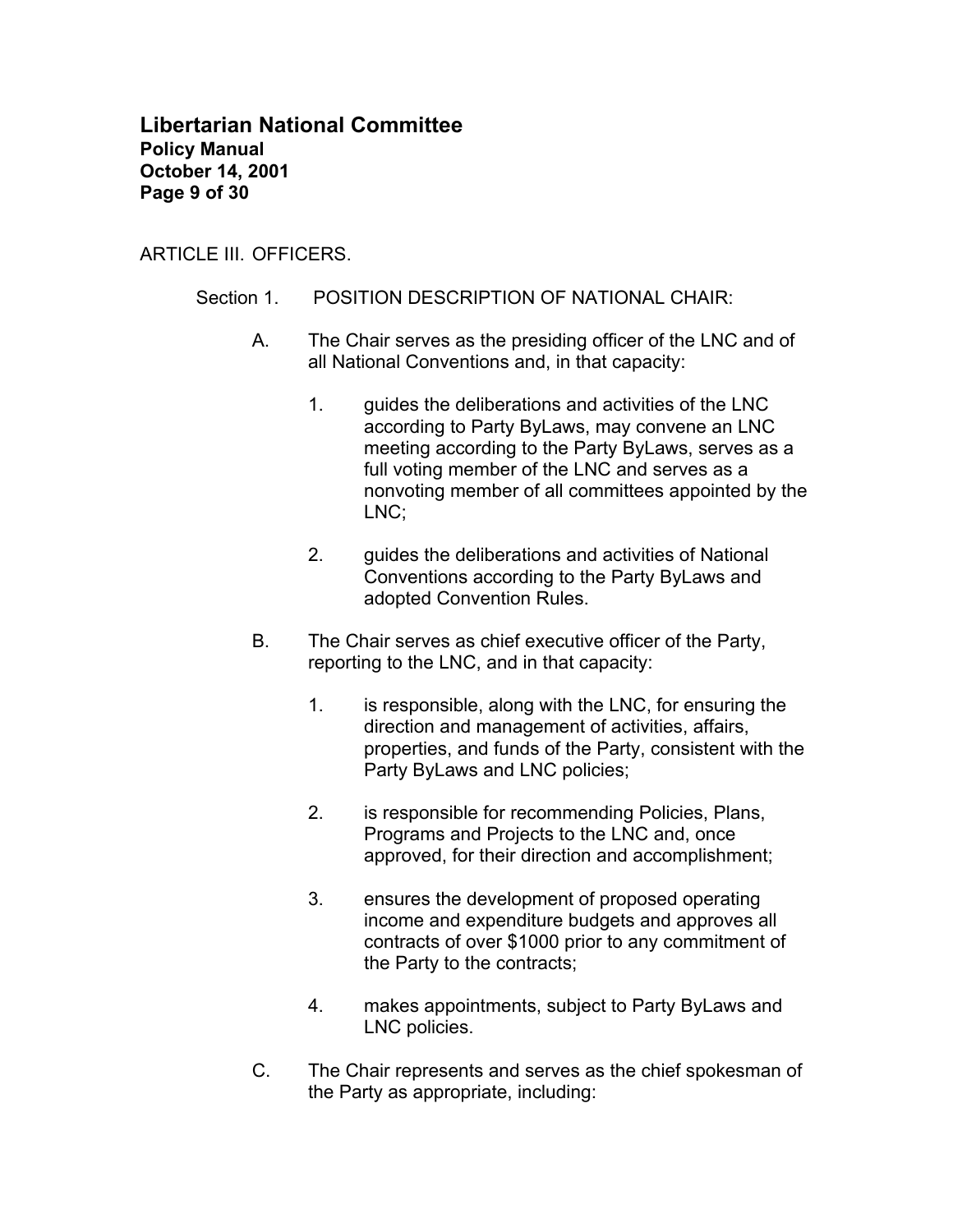# **Libertarian National Committee Policy Manual October 14, 2001 Page 10 of 30**

- 1. representing the Party to the public, including the business community, media, other political and educational organizations, government agencies, and elected officials;
- 2. planning and directing all investigations and negotiations pertaining to cooperative efforts of the Party with non-libertarian political organizations and the acquisition or sale of major assets;
- 3. maintaining systems of internal and external communication, including providing a monthly chair's report to all LNC members.
- D. The Chair supervises the National Director and the National Headquarters, including:
	- 1. prescribing specific limitations on the authority of the National Headquarters management;
	- 2. appointing and employing the National Director with the advice and consent of the LNC, subject to the right of the LNC to discharge the Director at any time by majority vote;
	- 3. providing advice and consent to the National Director on the appointment, employment, and termination of all National Headquarters personnel;
	- 4. ensures the adequacy of the services provided by the National Headquarters to the LNC and its subcommittees, the Party, its affiliates and their campaign committees.
- Section 2. POSITION DESCRIPTION OF NATIONAL SECRETARY:
	- A. The Secretary shall take minutes of all LNC meetings. Draft minutes shall be mailed or emailed to all LNC members not more than 30 days after each meeting.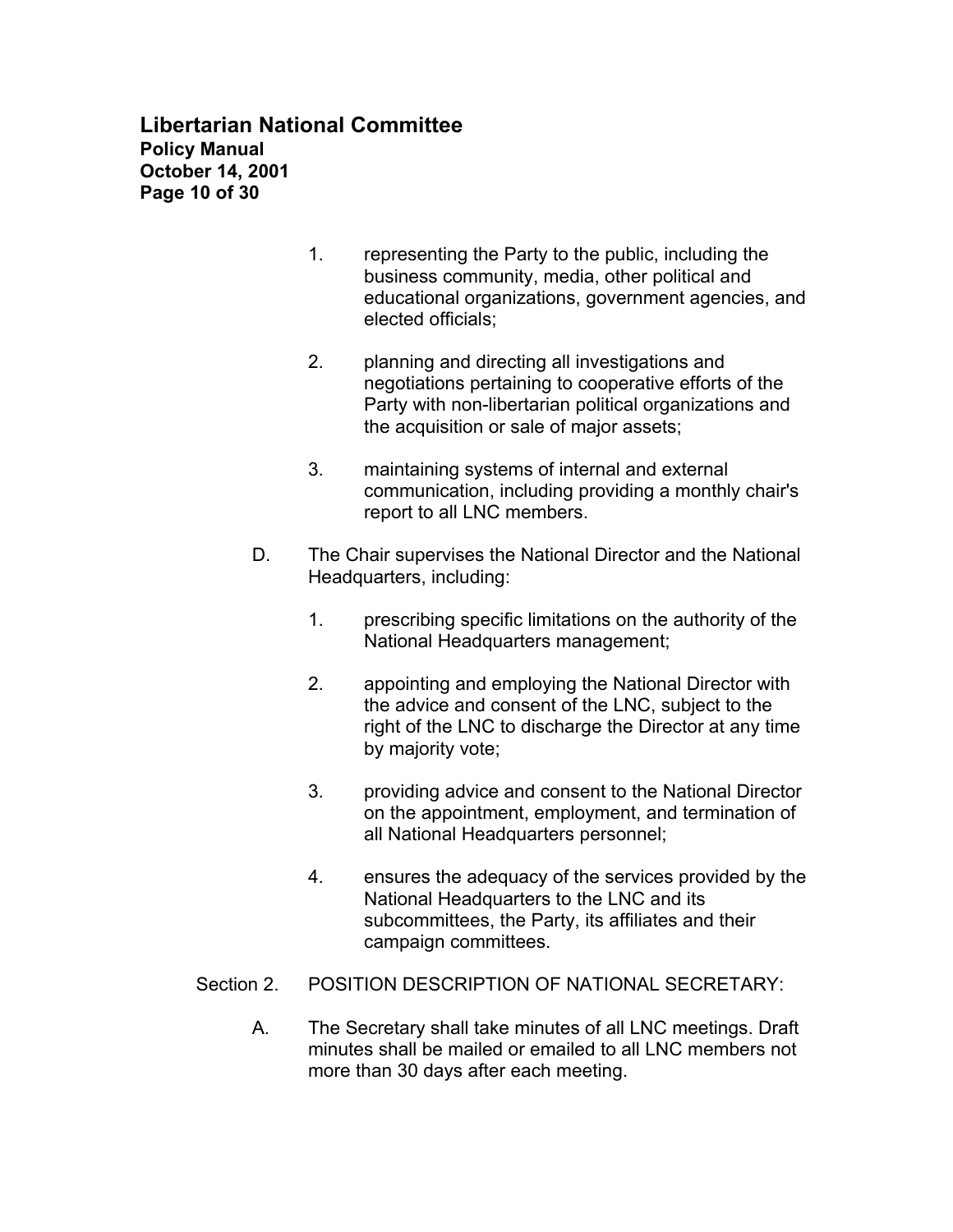# **Libertarian National Committee Policy Manual October 14, 2001 Page 11 of 30**

- B. The Secretary shall prepare the official record of convention business, including adopted changes to the Platform and ByLaws, committee reports, resolutions, and the records of voting for offices, for approval by the LNC.
- C. The Secretary shall maintain a concise and complete copy of the LNC's policy manual.
- D. The Secretary shall assure that LNC members, alternates, and state chairs shall receive copies of the ByLaws and Platform after each convention.
- E. The Secretary shall assure that LNC agendas, minutes, mail ballots, resolution updates, and other supporting material shall be sent without charge to all LNC members, alternates, and committee chairs, as well as to any state chair that requests them. Any Party member may obtain these materials at his or her own cost. A list of such material shall be available from National Headquarters on request and may be periodically sent to state chairs and/or advertised in the LP News.
- F. The Secretary shall enter into the minutes of an LNC meeting the exact text of any disclosure statement read at that meeting by an LNC member, officer, or employee making a disclosure pursuant to LNC Policy Manual Section  $13.$
- Section 3. POSITION DESCRIPTION OF NATIONAL TREASURER:
	- A. RESPONSIBILITY AND AUTHORITY: The Treasurer is the Chief Financial Officer of the LNC and shall have responsibility and authority to perform all functions in conjunction with that role. In part this includes:
		- 1. To prepare and file Federal Election Commission reports and income tax returns as required by law, directly or through written delegation to staff.
		- 2. To supervise and review the preparation of all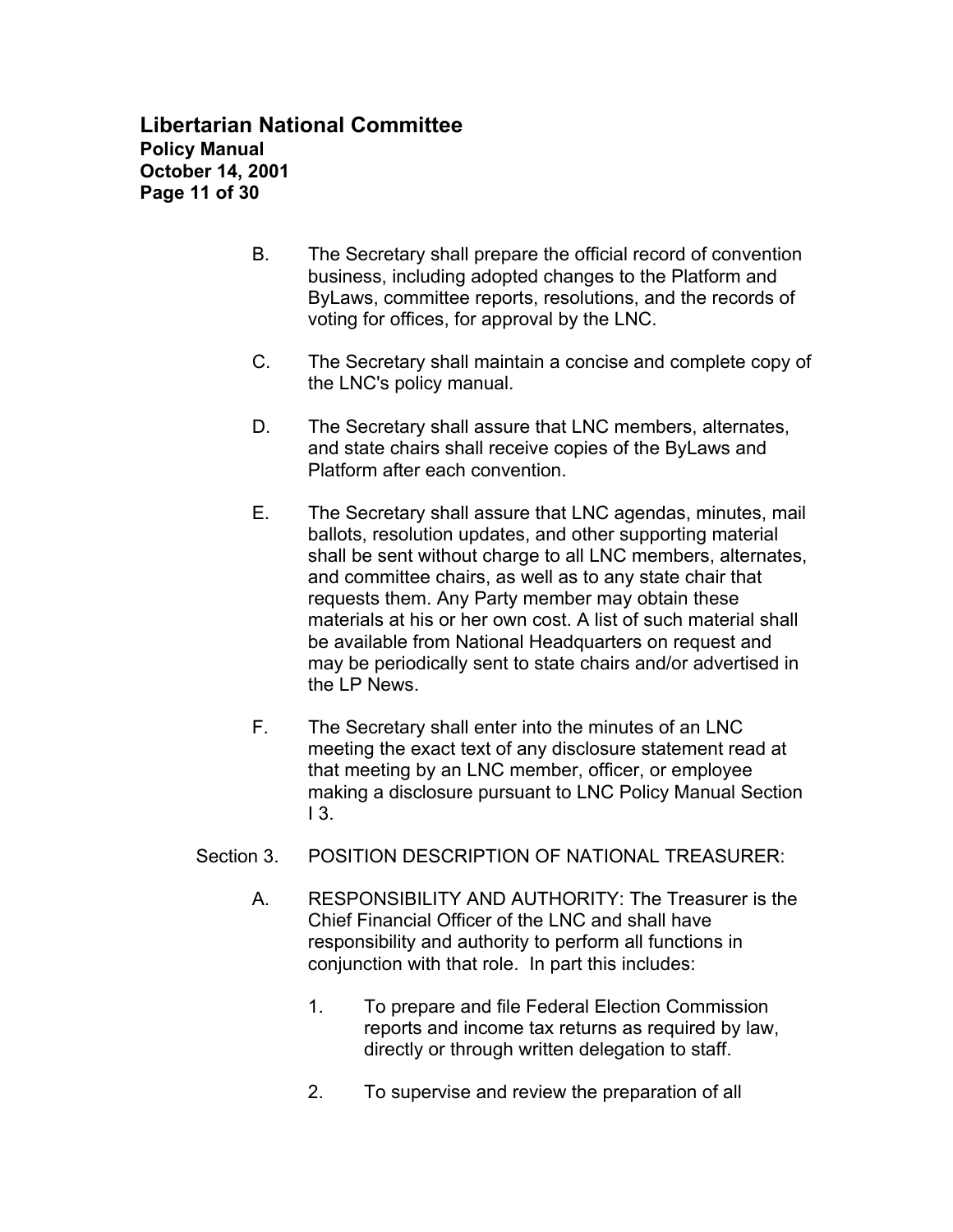**Libertarian National Committee Policy Manual October 14, 2001 Page 12 of 30**

accounts and disbursements of the Party.

- 3. To render appropriate management reports to the Chair as requested.
- 4. To develop and maintain appropriate banking and contributor relationships.
- B. CHECKING ACCOUNTS: The Treasurer is authorized to set up checking accounts, with the approval of the Chair, in order to carry out the business of the LNC. Approval will be sought from the LNC at the request of the banking institution. Persons permitted to sign will include only the officers, the National Director, and those headquarters staff members to be agreed upon by the joint decision of the Chair and the Treasurer.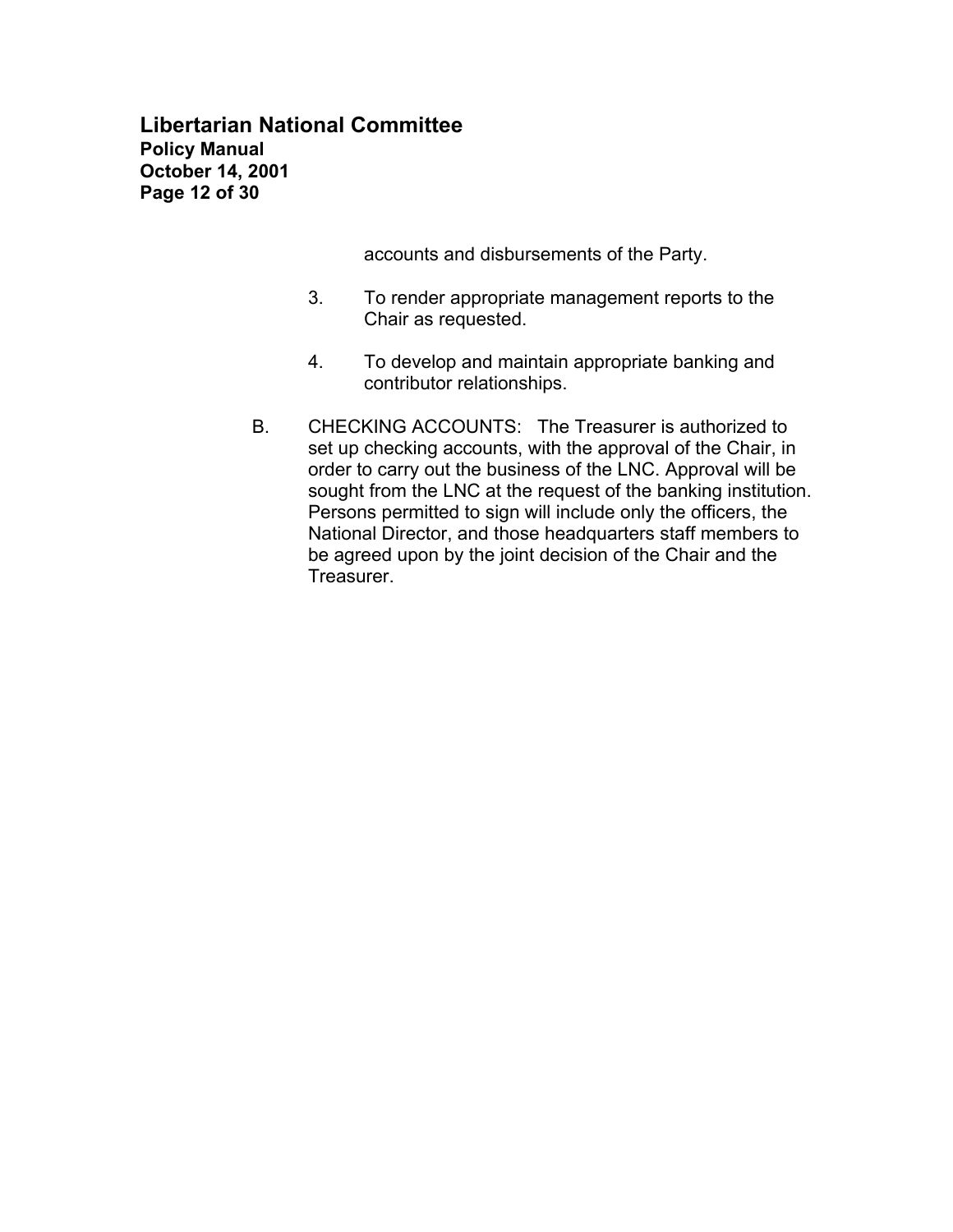## **Libertarian National Committee Policy Manual October 14, 2001 Page 13 of 30**

ARTICLE IV. NATIONAL HEADQUARTERS.

- Section 1. LP HEADQUARTERS RESPONSIBILITIES. The purpose of the National Headquarters (LPHQ) is to provide full-time, professional support for the on-going political activities of the Party. The activities of the headquarters include:
	- A. RECORD KEEPING:
		- 1. membership/contributor database
		- 2. accounting
		- 3. FEC reports
		- 4. archives
	- B. MEMBER SERVICES:
		- 1. filling orders and requests
		- 2. answering questions
		- 3. handling complaints
		- 4. acknowledging and reviewing correspondence
	- C. DEVELOPMENT ACTIVITIES:
		- 1. inquiry response
		- 2. direct mail prospecting
		- 3. regular membership/subscription renewals
		- 4. process liberty pledge payments
		- 5. direct mail fundraising
		- 6. telemarketing support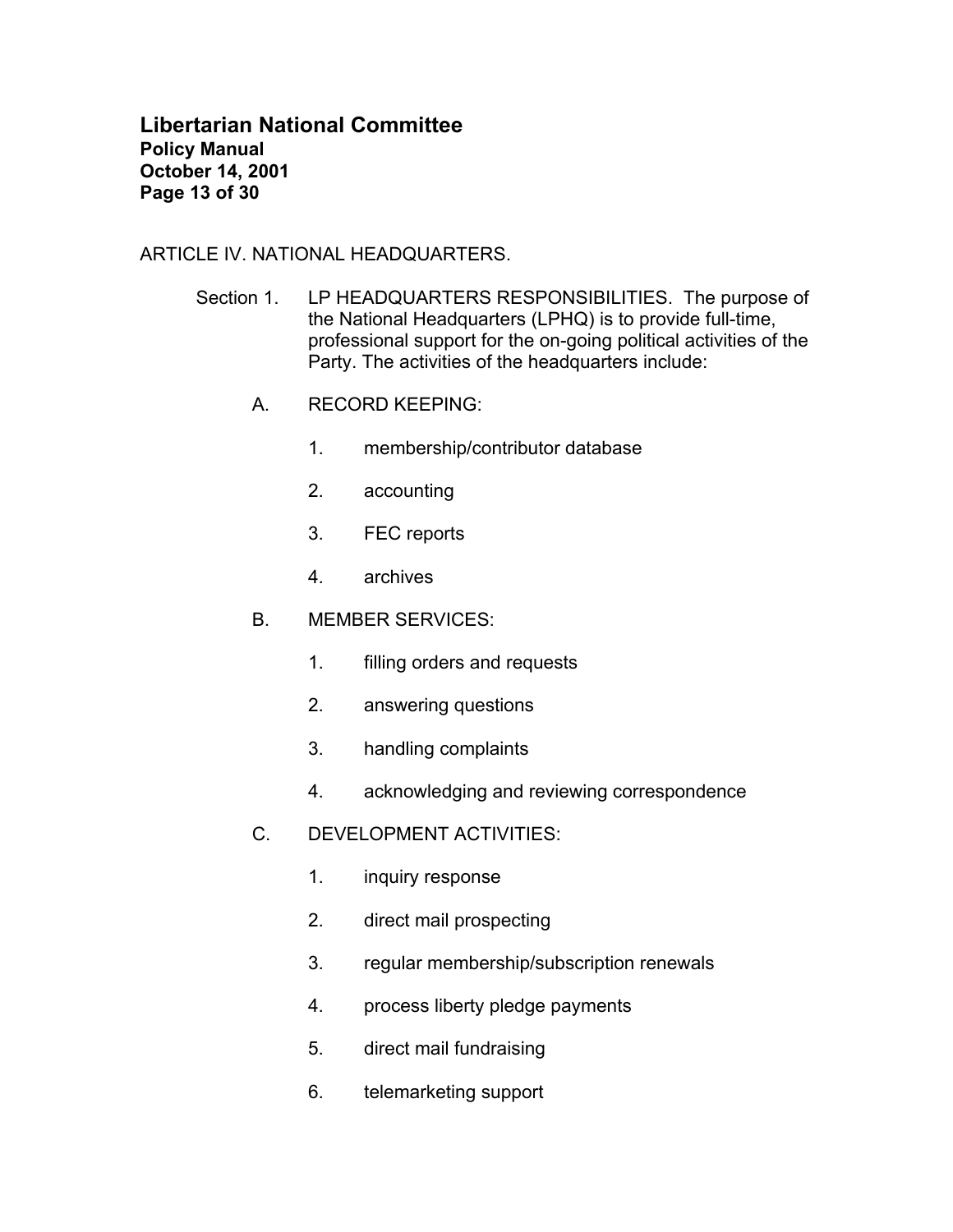## **Libertarian National Committee Policy Manual October 14, 2001 Page 14 of 30**

- 7. membership packets/cards
- 8. premium fulfillment
- 9. long-term renewals
- 10. large donor program
- 11. wills and bequests
- 12. donor thanks and recognition
- D. LNC AND AFFILIATE PARTY SERVICES:
	- 1. reports to state affiliates, LNC, and Executive **Committee**
	- 2. activist newsletter (Libertarian Volunteer)
	- 3. activist directory
	- 4. state and national contact lists
	- 5. lists of Libertarian office holders
	- 6. mailing the updated ByLaws and Platform to all LNC members, alternates, and state chairs
	- 7. state, local, and campus organizing
	- 8. activist training and support

#### E. EXTERNAL COMMUNICATION:

- 1. development and sale of literature and other outreach materials
- 2. news releases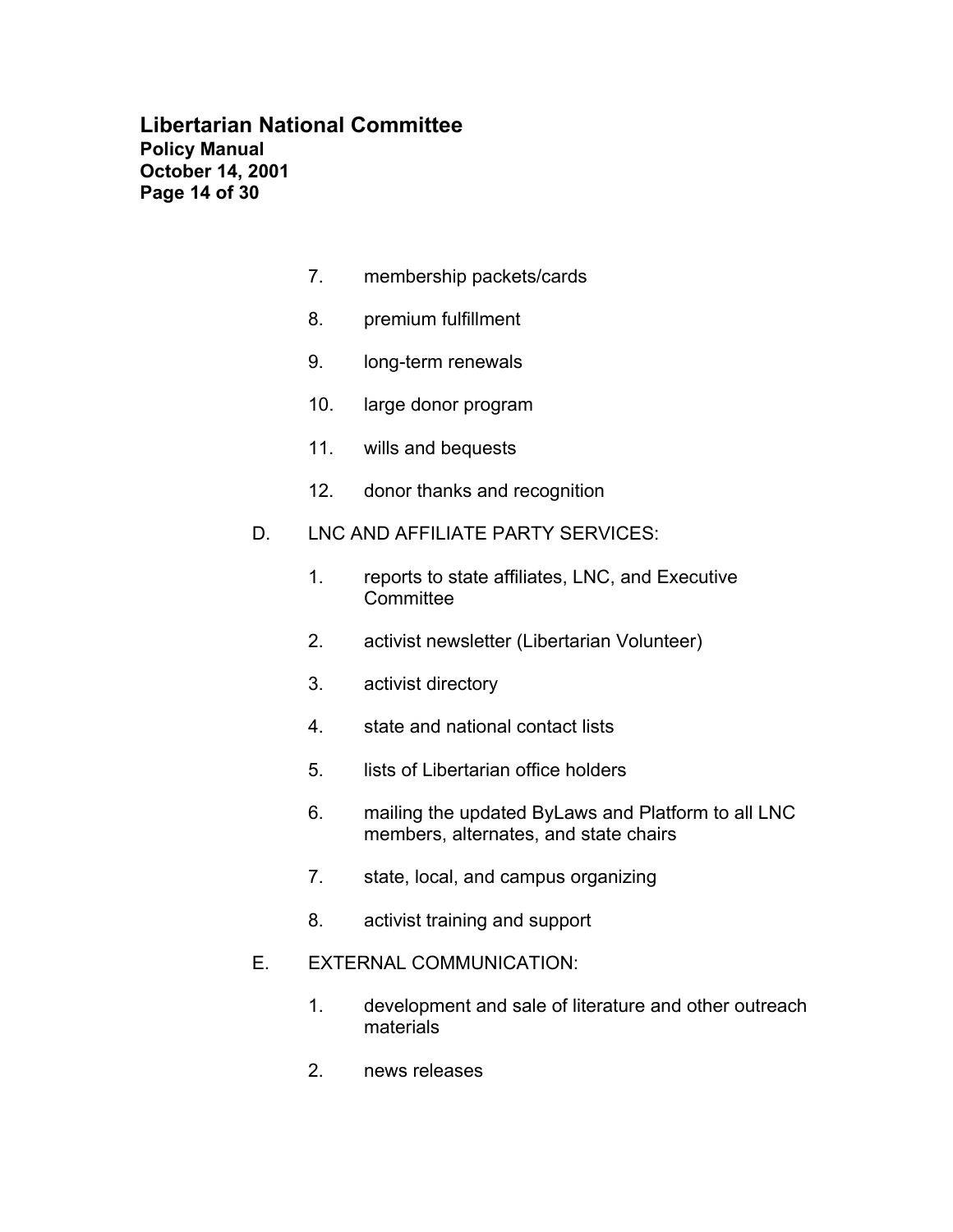# **Libertarian National Committee Policy Manual October 14, 2001 Page 15 of 30**

- 3. response to media inquiries/requests
- 4. development and maintenance of media contacts and lists
- 5. public testimony
- 6. participation in outside conferences
- F. POLITICAL ACTION:
	- 1. ballot access
	- 2. campus support
	- 3. candidate recruitrnent and training
- Section 2: POSITION DESCRIPTION OF NATIONAL DIRECTOR:
	- A. The Director serves as the chief operating officer of the National Headquarters (LPHQ), and in that capacity:
		- 1. directs, administers, and coordinates the activities of the LPHQ, in accordance with the policies of the LNC;
		- 2 directs the development and preparation of short-term and long-term plans and budgets for the LPHQ;
		- 3. ensures the general and daily management of the LPHQ;
		- 4. develops and maintains the organizational structure of LPHQ;
		- 5. ensures that LPHQ procedures are fully documented;
		- 6. appraises and evaluates the performance of LPHQ and Party operations, personnel, and activities;
		- 7. initiates, reviews, and approves the appointment,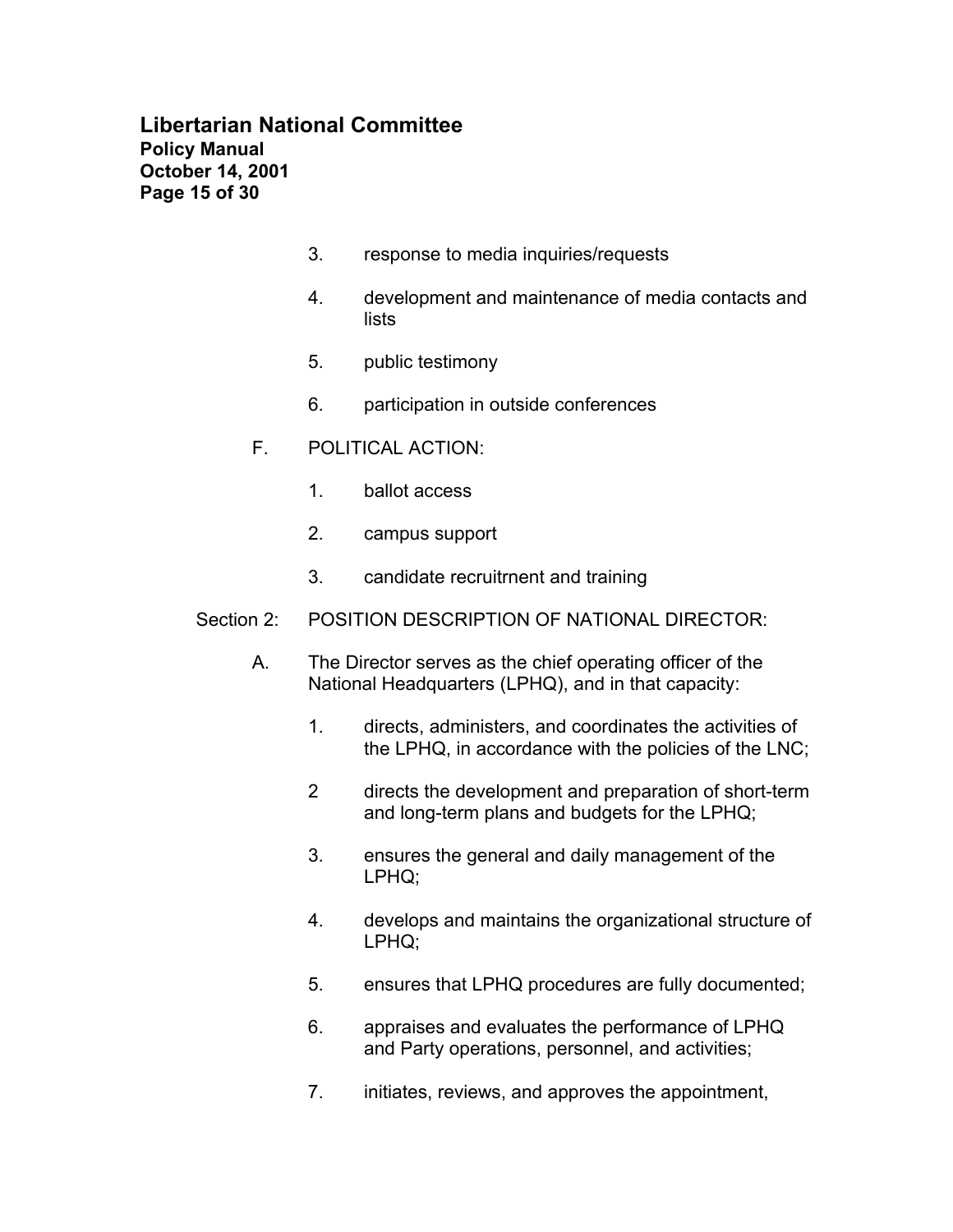# **Libertarian National Committee Policy Manual October 14, 2001 Page 16 of 30**

employment, and termination of all LPHQ personnel, with the advice and consent of the Chair;

- 8. develops adequate and equitable personnel policies, including those dealing with employee compensation, and ensures that the interests of employees and volunteers as individuals are preserved and protected;
- 9. ensures that all LPHQ activities and operations are carried out in compliance with local, state, and federal regulations and laws governing business operations and political activities;
- 10. participates in the acquisition and sale of major assets, and in the investigations, evaluations, and negotiations of cooperative efforts with non-libertarian political organizations;
- 11. maintains control over the Party's computer data base and develops distribution and pricing policies for mailing and telephone lists, with the advice and consent of the Executive Committee.
- B. The Director is directly responsible to the Chair, and reports to the LNC, and in that capacity:
	- 1. maintains adequate and necessary communications with the Chair, and ensures that the Chair is kept fully informed of all pertinent LPHQ and Party activities;
	- 2. submits all contracts of over \$1000 to the Chair for approval prior to any commitment of the Party to the contracts;
	- 3. submits periodic written reports to the Executive Committee and LNC, including monthly financial statements, annual audited financial statements, monthly FEC summary reports, and monthly accounts payable agings.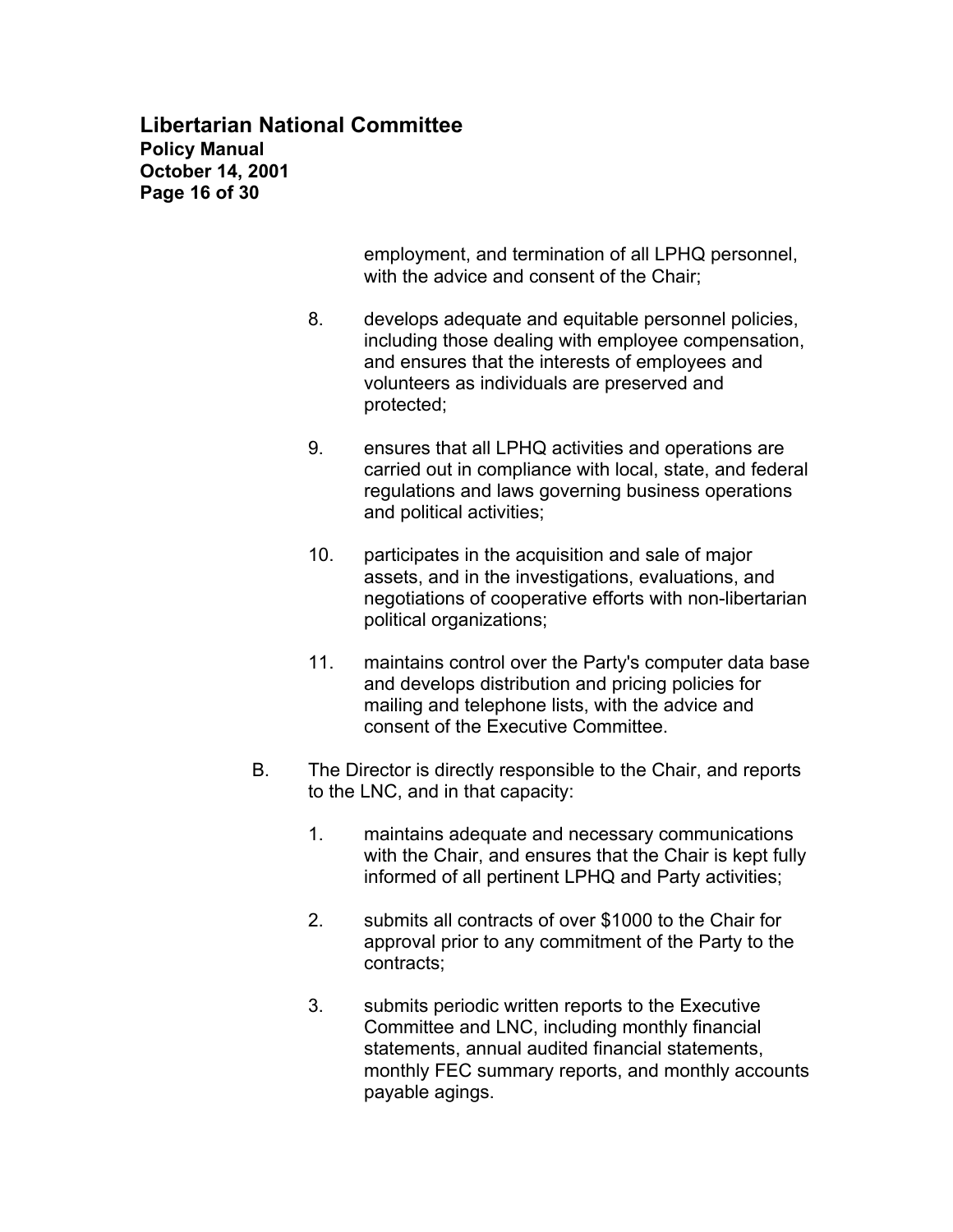**Libertarian National Committee Policy Manual October 14, 2001 Page 17 of 30**

- C. The Director, along with the Chair and the Executive Committee, is actively involved in the development of policies, plans, programs, and projects that cover Party operations, financial performance, growth, communication, and political action.
- D. If the Director discovers that a policy of the LNC whether contained in this Policy Manual or otherwise – has been violated, the Director shall promptly inform the LNC of the violation.
- Section 3. EMPLOYMENT POLICIES:
	- A. Employees are bound by the ByLaws and the policies adopted by the LNC. A statement to this effect shall be included in all employment agreements and contracts between the Party and its employees.
	- B. No employee of the Party shall be a member or alternate of the LNC. Any person employed by the Party shall be terminated immediately upon his or her election to the LNC.
	- C. No employee shall serve as a delegate to any National Party convention.
	- D. Except as otherwise noted in the Policy Manual, no employee of the Party shall:
		- 1. endorse, support, or contribute any money,
		- 2. use his or her title or position, or
		- 3. work as a volunteer, employee, or contractor to aid (1) any candidate for public office prior to nomination, or (2) any candidate for Party office. However, this shall not preclude any Party employee from being a candidate for public office.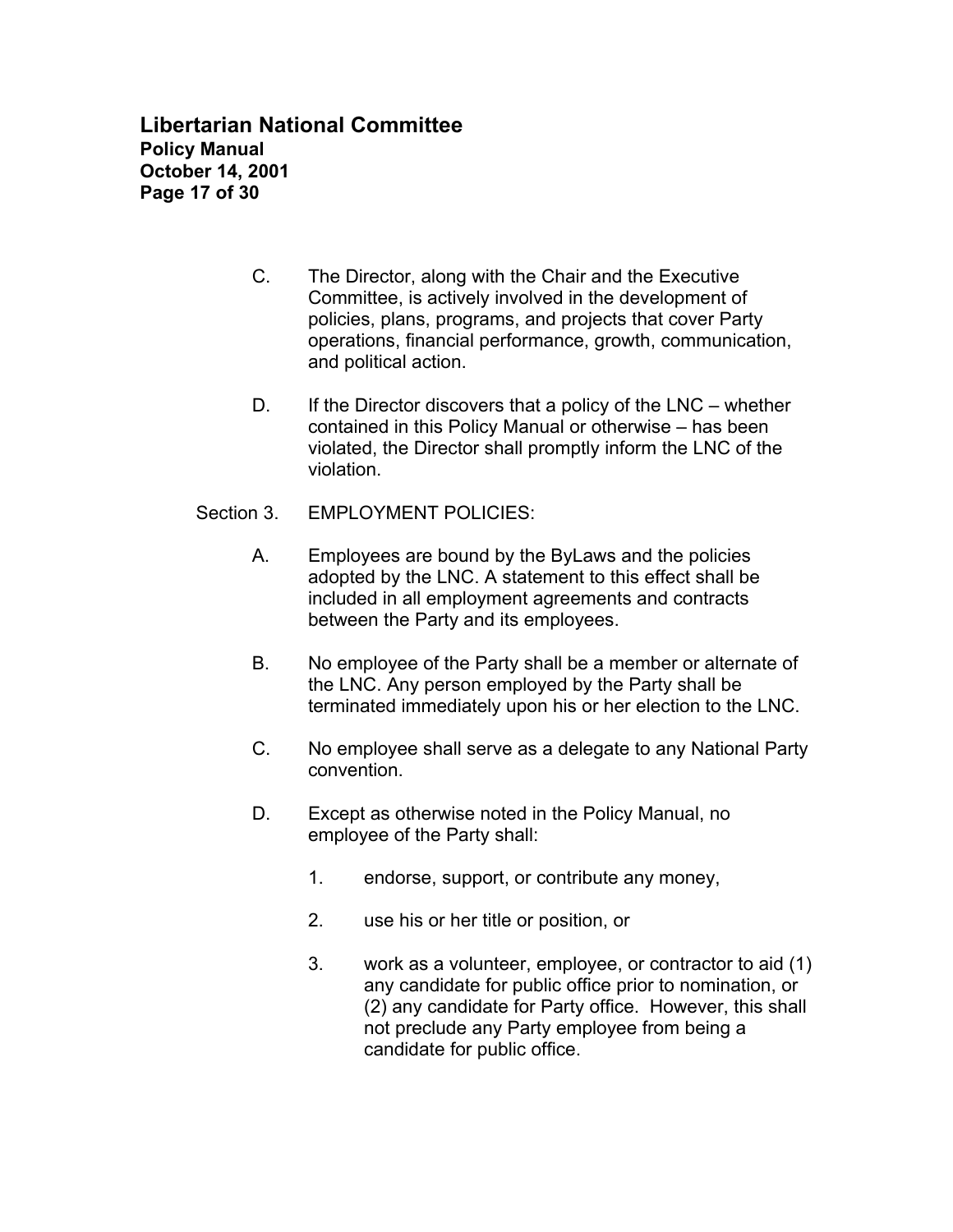**Libertarian National Committee Policy Manual October 14, 2001 Page 18 of 30**

### ARTICLE V. FINANCES

- Section 1. FINANCIAL PROCEDURES: This Committee endorses sound financial practices and controls in the operations of its affairs. From time to time it is appropriate to add or modify such controls in order to strengthen the fiduciary duty of the Party to its contributors. The following policies are established:
	- A. All fund raising letters are to be approved by the Chair.
	- B. Special Projects and task forces may not be used to raise money unless and until the requirements in Article IX, Section 1 have been fulfilled.
	- C. Independent contractors doing business with the LNC are required to sign formal contracts which clearly set forth the parties' intention that they be treated as independent contractors.
- Section 2. BUDGET:
	- A. PREPARATION: The Executive Committee, in consultation with the National Director and area managers, shall develop an annual operating budget and present it to the LNC for approval prior to the start of each fiscal year. This budget shall include a statement of anticipated revenue and expenditures in sufficient detail to adequately outline specific activities and plans, including those for raising funds, and to outline the major categories of expense required to implement each activity or plan.
	- B, AMENDMENT:
		- 1. The budget may be amended at any time by a majority vote of the LNC.
		- 2. Expense items within one budget area may be amended by the area manager, with the consent of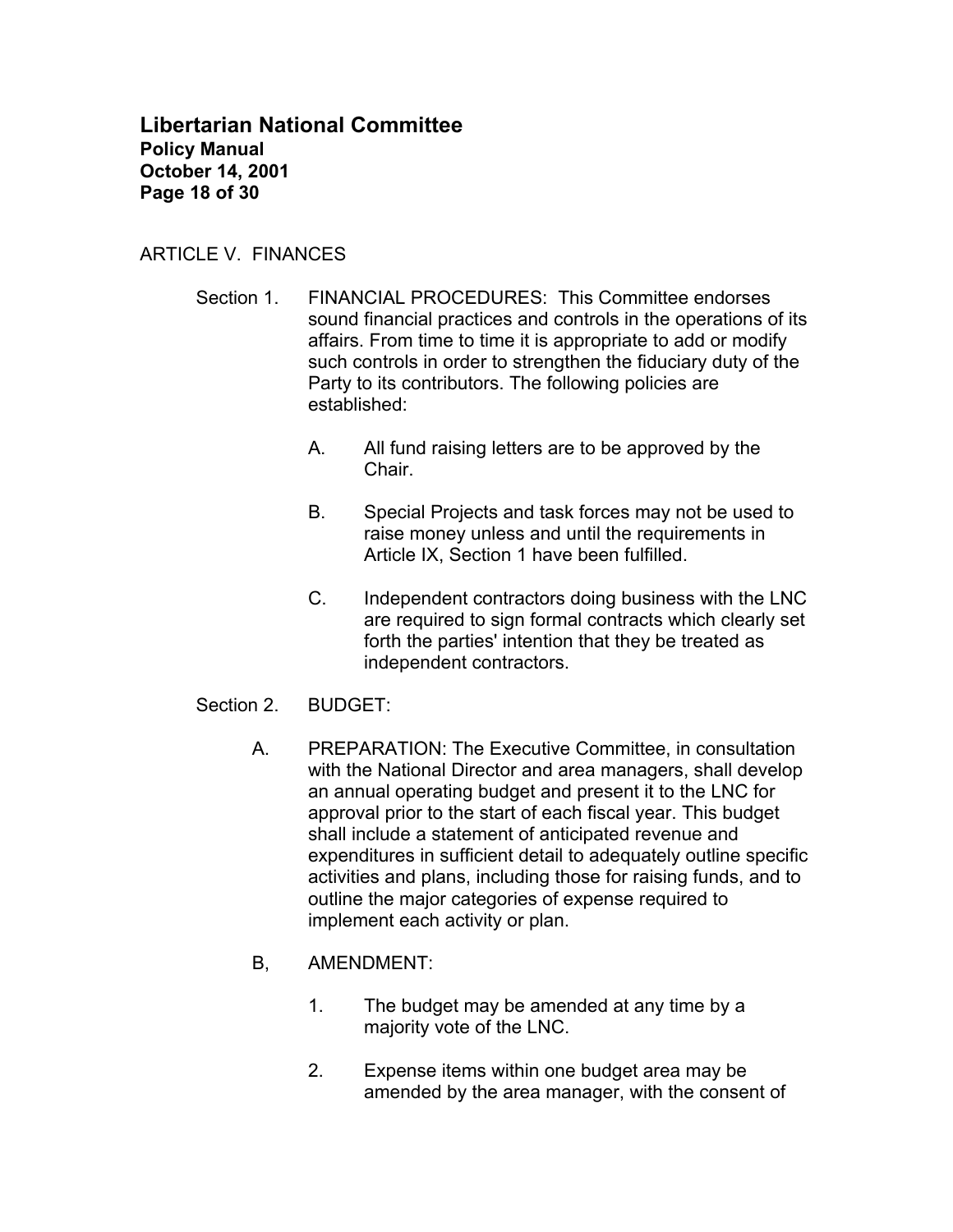# **Libertarian National Committee Policy Manual October 14, 2001 Page 19 of 30**

the Executive Committee, as long as the total expense for that area is not increased.

- 3. A line for a previously unbudgeted item, total expense not exceeding \$1000, may be added to the budget by the Chair, with the consent of the Executive Committee.
- 4. An existing budget line may be increased by the Chair, with the consent of the Executive Committee, during the period between LNC meetings, provided that there is a corresponding reduction from the contingency fund.

### C. SPENDING LIMIT

- 1. Funds shall not be disbursed for any expense which is not in the budget. Funds shall not be disbursed for any budget line which exceed the total budgeted expense amount by 10% or \$100, whichever is more.
- 2. The Director may not disburse any funds in excess of these limits until a budget amendment is approved. Failure to follow this policy may be cause for dismissal.
- 3. Any officer who authorizes an expenditure or approves a disbursement in excess of these limits shall be personally liable to reimburse the Party for the excess amount. Each officer shall sign a statement acknowledging that he or she is aware of this policy and agrees to be bound by it.
- 4. The Treasurer is required to report any violations of this policy to the LNC.
- Section 3. PERSONAL LIABILITY OF LNC MEMBERS:
	- A. The officers, employees, agents, and members of the LNC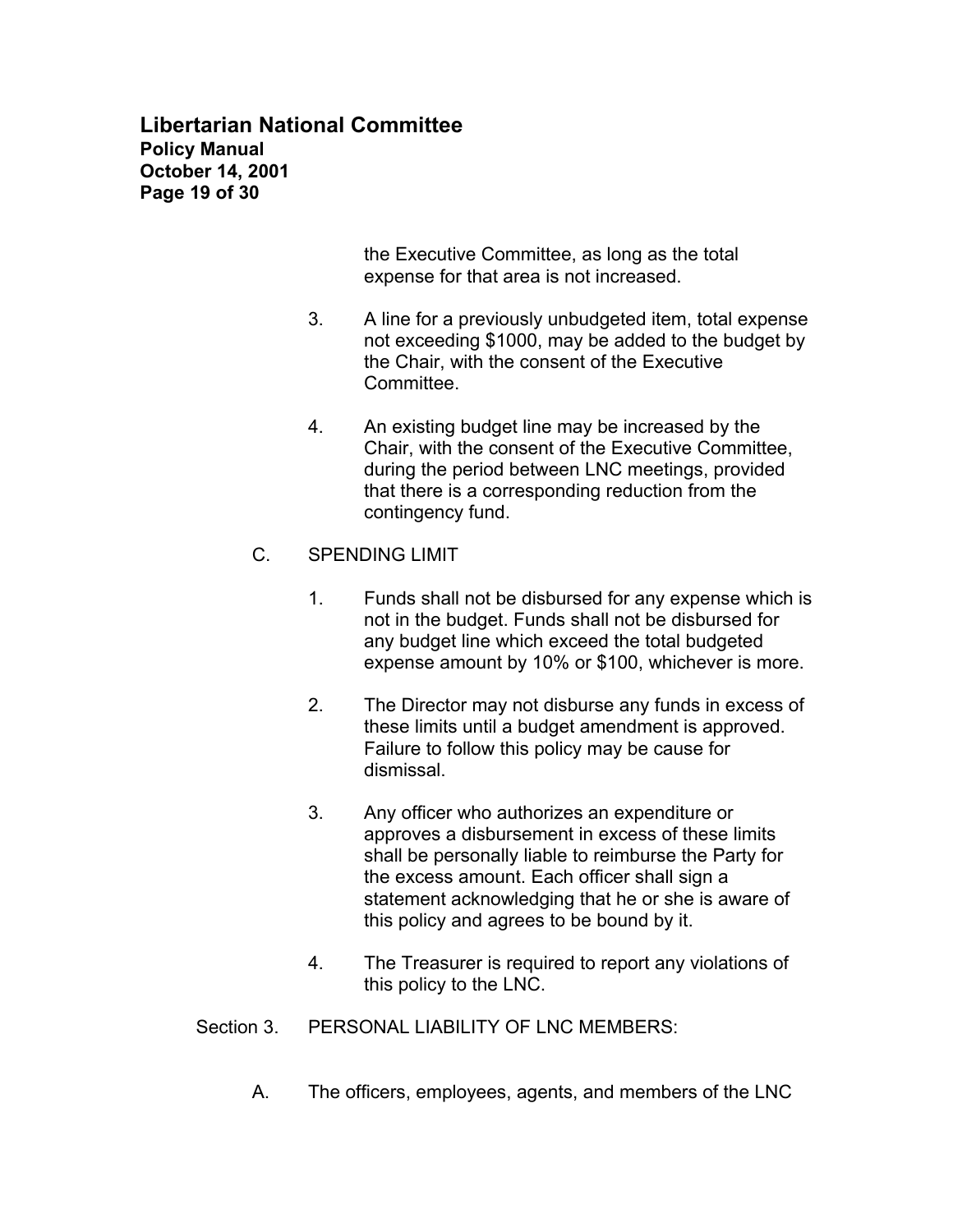# **Libertarian National Committee Policy Manual October 14, 2001 Page 20 of 30**

of the Party shall not be personally liable for any debt, liability, or obligation of the Party.

B. All persons, corporations, or other entities extending credit to, contracting with, or having any claim against, the Party may look only to the funds and property of the Party for the payment of any such contract or claim, or for other payment of any debt, damages, judgement, or decree, or any money that may otherwise become due or payable to them from the Party.

### Section 4. EXPENSE REIMBURSEMENTS:

- A. The Party Chair or Treasurer shall be required to approve and evidence by signing or initialing all expenses and expense account reimbursements made to the National Director or other officers prior to payment. No officer shall approve his or her own expenses. To avoid possible hardship due to delays in such approvals, the Chair or the Treasurer may at his or her discretion authorize a permanent expense advance of up to \$200 for any LNC officer or the Director which shall be considered a draw against any reimbursable expenses incurred but not yet reimbursed. Any such advances so made shall be fully reflected on the Party financial statements and shall be repayable in full by the individual immediately upon termination of employment or ceasing to hold LNC office for any reason. Any exception to this policy must be approved in writing by the Party Chair.
- B. Travel by officers at Party expense must be for the explicit purpose of conducting Party business. Such business travel must be deemed necessary and approved by the Chair, in writing, or by the LNC. All travel expense reports are to be audited by the Treasurer, and approved by the Treasurer and the Chair. Travel expense incurred by the LNC members for the purpose of attending LNC meetings are excluded from this policy.

# Section 5. LIQUIDITY REQUIREMENTS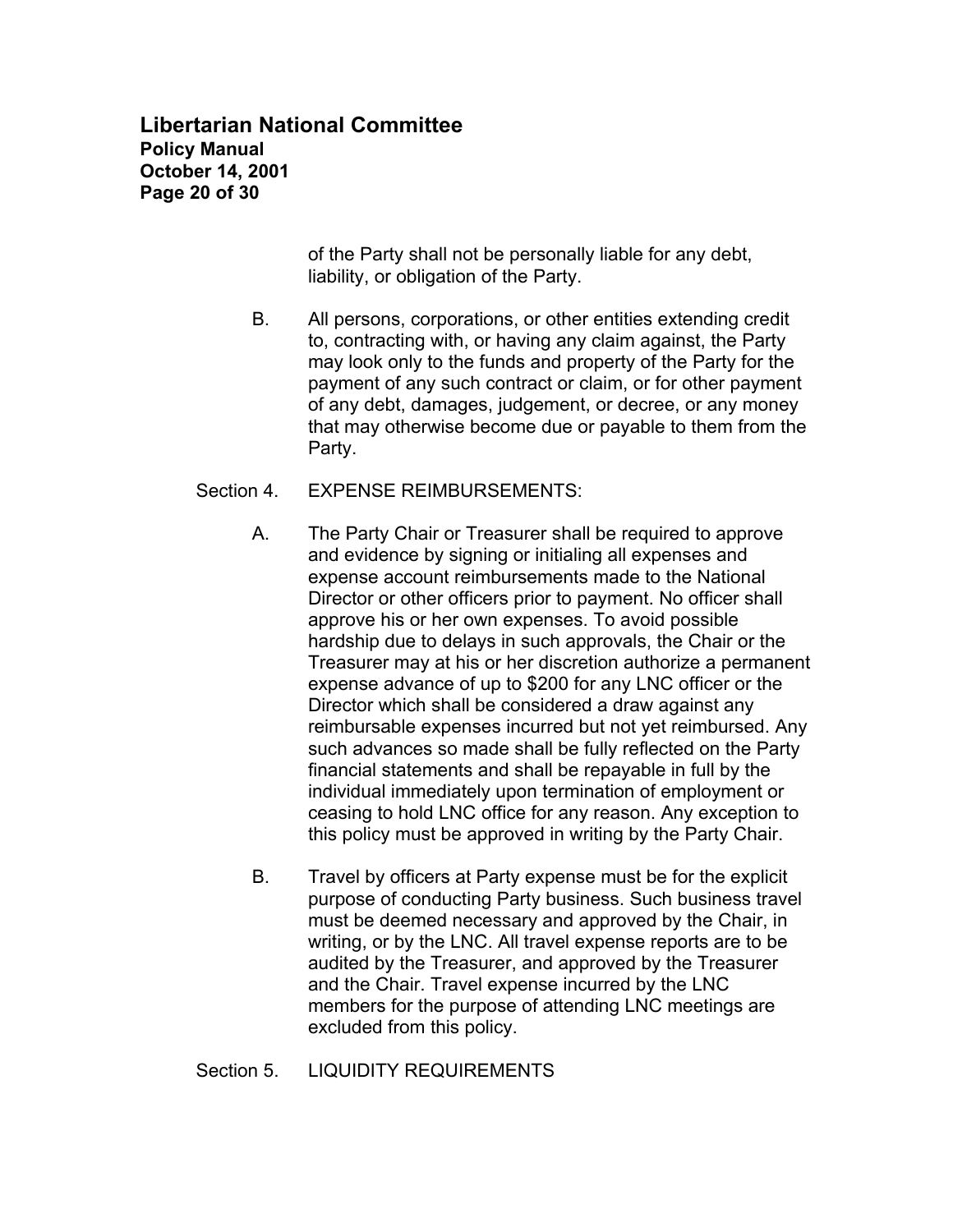**Libertarian National Committee Policy Manual October 14, 2001 Page 21 of 30**

- A. Liquidity Requirement: The National Director shall be responsible to insure that the LNC maintains sufficient cash balances to provide prudent coverage of accounts payable. For purposes of this section, a positive working capital position (current access less current liabilities) measured on a monthly basis is deemed a minimum prudent level.
- B. Reserve Requirement: The LNC shall set an amount to be set aside as a cash reserve, separate from operating funds. Withdrawal of funds from the Reserve shall require prior approval of the LNC or the Executive Committee.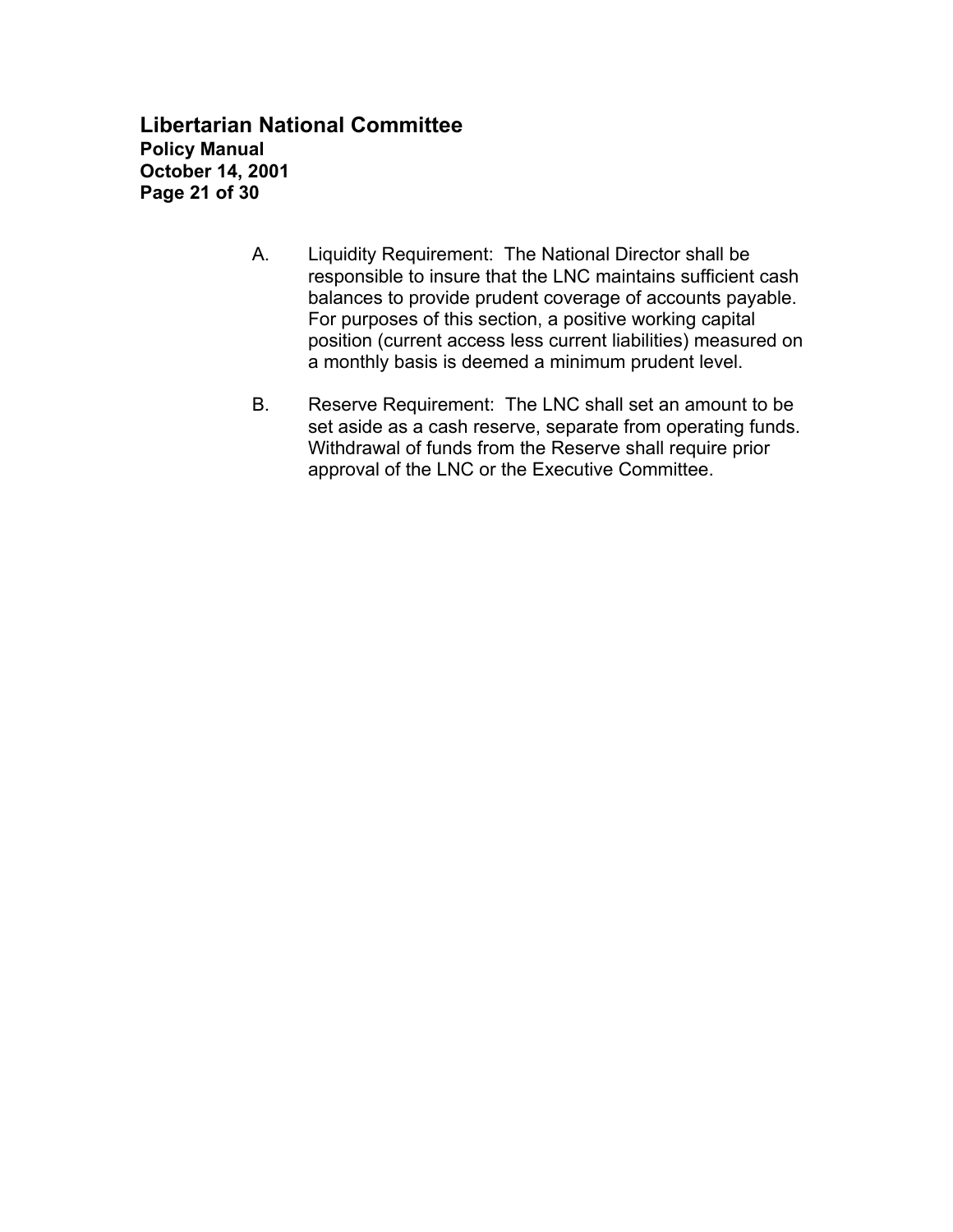**Libertarian National Committee Policy Manual October 14, 2001 Page 22 of 30**

### ARTICLE VI. ORGANIZATIONAL STRUCTURE:

- Section 1. EXECUTIVE COMMITTEE: The Executive Committee consists of the Chair, Vice Chair, Secretary, Treasurer, and any number of other members selected by the LNC. The Executive Committee shall meet between LNC meetings and shall exercise all powers of the LNC except for the addition, deletion, or amendment of the LNC policy manual or amendment of the budget beyond the limits defined in Article V, Section 2. The Chair shall serve as chair of the Executive Committee. Minutes shall be kept of Executive Committee meetings, shall be reviewed and approved by the Executive Committee, and shall be distributed to all LNC members (including alternates) and area managers within one week of such approval. Other members of the LNC may attend or audit business meetings of the Executive Committee at their own expense.
- Section 2. TERMS OF OFFICE The terms of office for all area managers, project managers, committee chairs, and committee members shall be from the date of their appointment until the second LNC meeting following a regular Party convention. They shall hold their appointments until that time unless they resign, or are removed or replaced in accordance with ordinary procedures.
- Section 3. ADMINISTRATION
	- A. Internal Auditor: The LNC shall appoint a qualified internal Auditor. The Auditor shall review LNC financial procedures and records at least twice each year. After each review, the Auditor shall report in writing to the Executive Committee, which will have 30 days to prepare a written response. Both will then be forwarded to the entire LNC. The Auditor may also request the LNC to authorize an independent financial audit, if the Auditor believes that such an audit is warranted.
	- B. General Counsel: The LNC shall appoint an attorney to serve as the Party's General Counsel. All contracts or modifications thereto are to be reduced to writing. All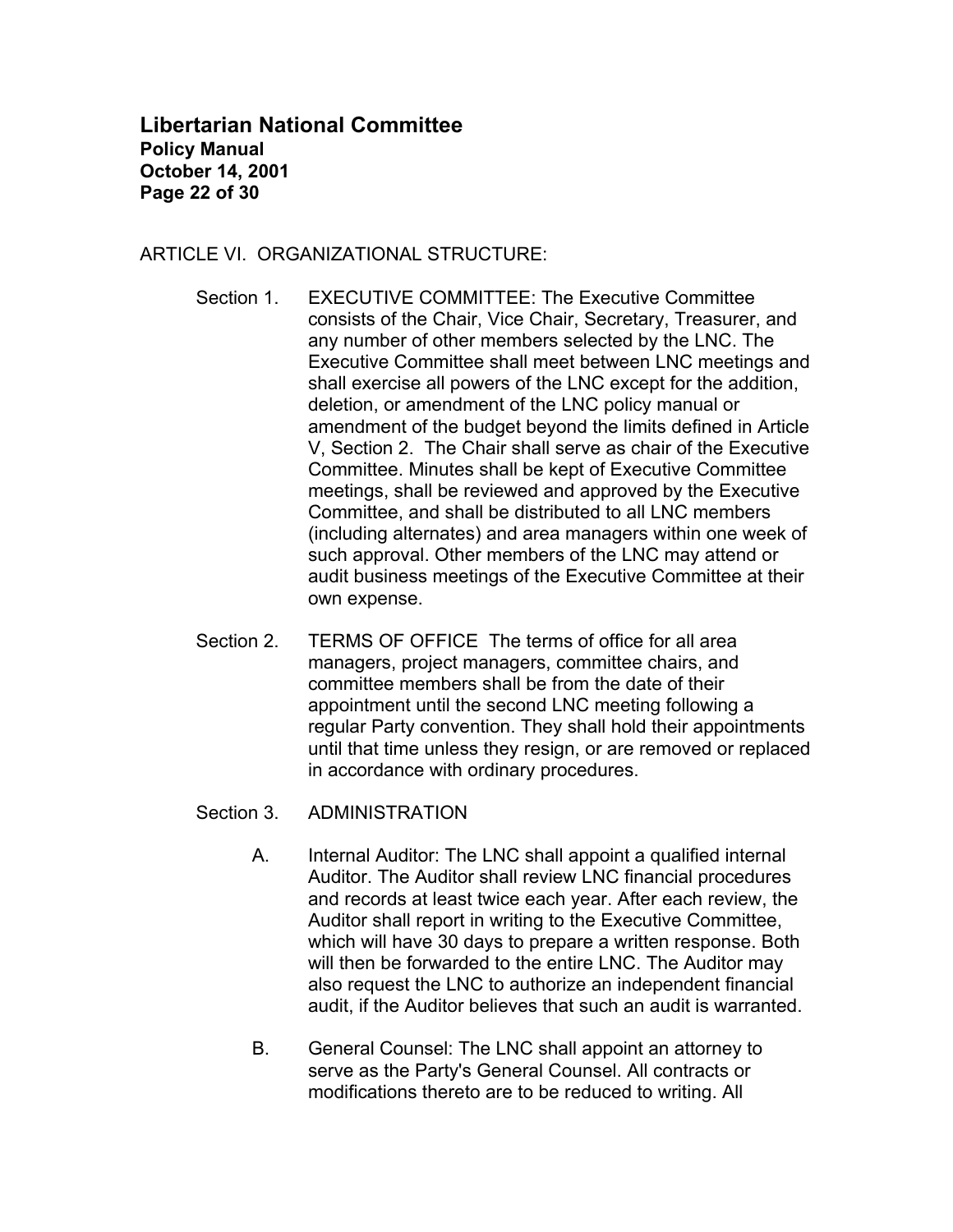# **Libertarian National Committee Policy Manual October 14, 2001 Page 23 of 30**

contracts of more than one year in duration or for more than \$5000 shall be reviewed and approved by General Counsel prior to signing by the Chair.

- C. Advertising & Publication Review Committee:
	- 1. The LNC shall appoint a three person Advertising & Publication Review Committee (APRC). The Committee shall review the contents of advertising, publications, and other materials produced or distributed by the Party, to ensure that they are consistent with the Statement of Principles and the Party Platform.
	- 2. Copies of periodicals published by the Party (including LP News, Liberty Pledge News, and the Libertarian Volunteer), in-house fund raising letters, renewal letters, prospecting letters, and news releases shall be provided to the committee for review immediately upon publication and/or distribution. The committee chair shall report to the relevant manager or editor, and to the Chair, any items which, in the opinion of the committee, were inappropriate.
	- 3. The committee shall review advertising material, literature, inquiry response packets, membership packets, renewal letters, and any similar material to be distributed to members or the public (other than those listed above) after approval by the Chair and prior to printing, distribution, or use. The national headquarters shall provide copies of proposed material to all members of the committee. All material must be approved by two-thirds of the committee before printing, distribution, or use.
	- 4. The chair of the committee shall report the committee's decision to the national headquarters, and to the Chair, as quickly as possible. If the material is not approved, the chair of the committee shall specify which items are considered inconsistent with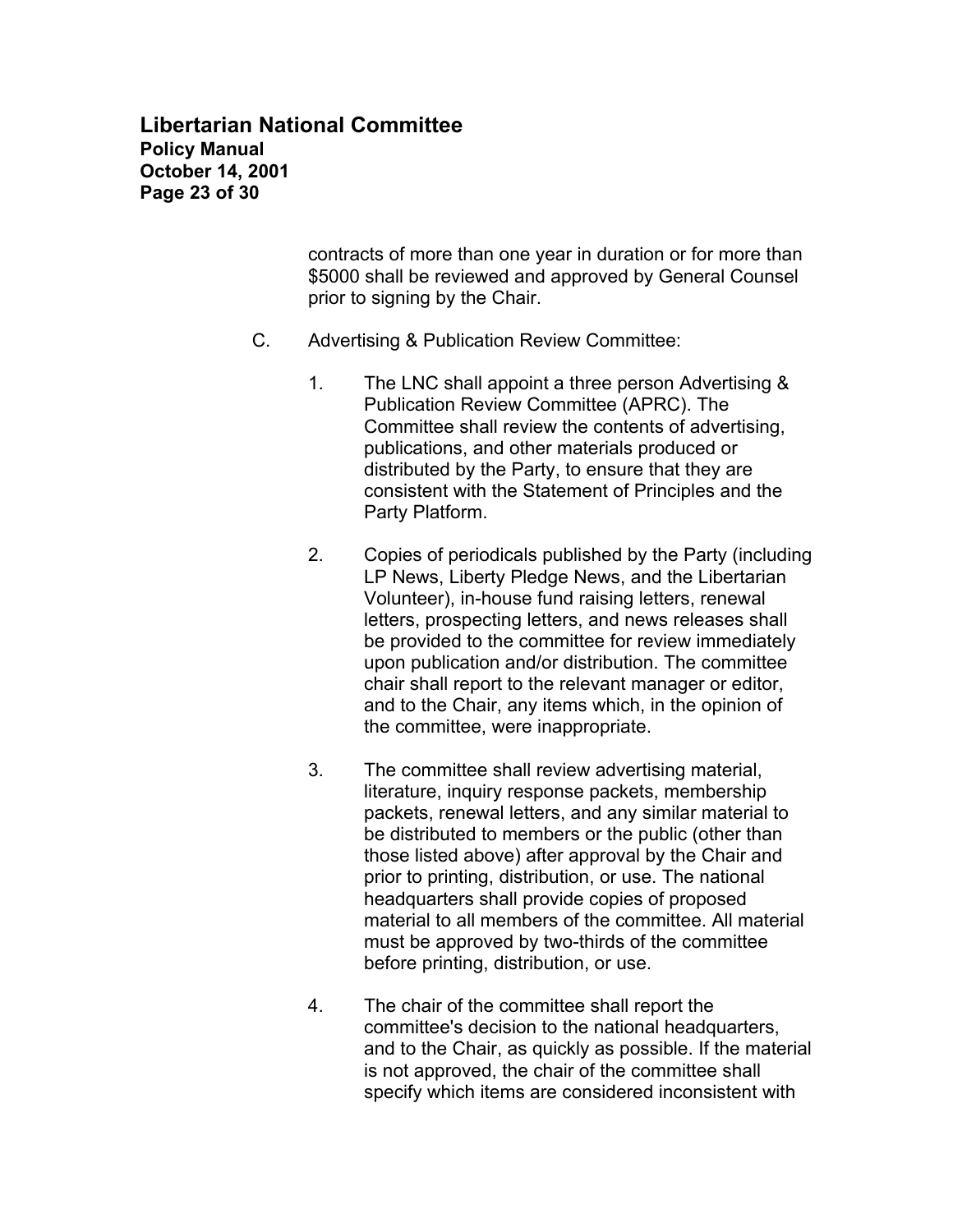# **Libertarian National Committee Policy Manual October 14, 2001 Page 24 of 30**

the Statement of Principles and/or Platform, and is encouraged to suggest acceptable alternatives. Failure of the committee to object within 10 days of receipt shall be considered approval.

- 5. The committee shall also review materials authorized for use in Party educational programs, or which are otherwise to be promoted by the Party. The committee may authorize such use or promotion, subject to those appropriate conditions or disclaimers needed to maintain consistency with the Statement of Principles and the Party Platform.
- D. Convention Planning Committee: The Convention Planning Committee shall assist the staff in planning the National Convention.
- E. Program Committee: The Program Committee shall prepare and submit draft planks for the Party Program to the LNC, in accordance with Article 6 of the Party ByLaws.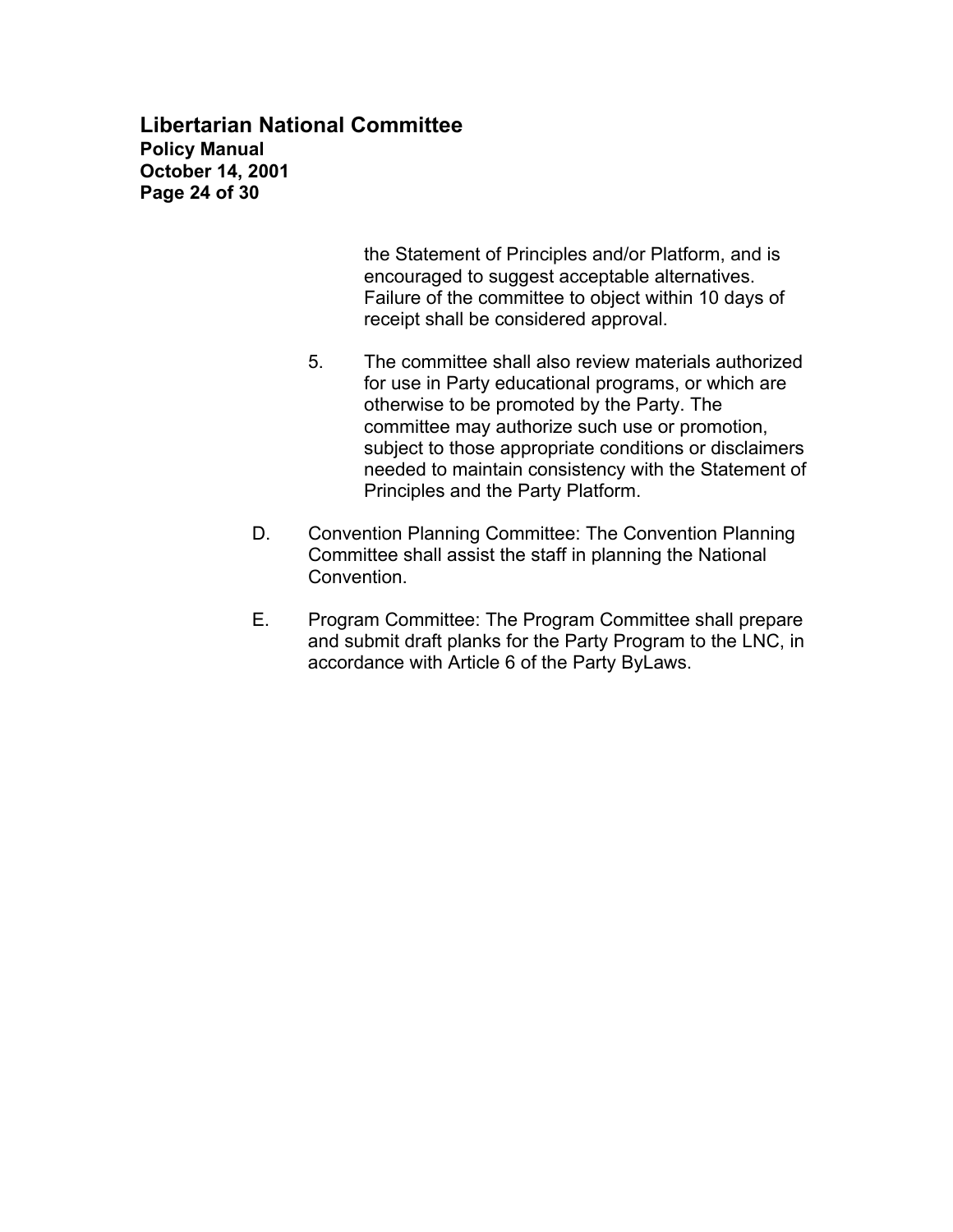**Libertarian National Committee Policy Manual October 14, 2001 Page 25 of 30**

#### ARTICLE VII. LP NEWS

- Section 1. LP NEWS EDITORIAL POLICY:
	- A. PURPOSE:
		- 1. The Libertarian Party News (hereinafter LP News) is the name of the Party's newsletter and as such is the principal regularly issued publication of the Party. It is the major communications medium of the party. It conveys the Party's message and self-image to all who receive it. It serves as the one unifying publication for the political views within the Party.
		- 2. Final responsibility for the production of LP News must rest with one person: the Editor. It is the responsibility of the Editor to produce the best possible publication within the guidelines of these policies.
	- B. MARKET FOR LP NEWS:
		- 1. The LP News is distributed to three major groups: Party members and contributors, media representatives, and prospective members. The LP News shall address itself primarily to Party members and its role shall be complementary to other publications within the libertarian movement.
		- 2. The LP News shall focus on three types of articles: (a) those providing a libertarian perspective on current issues along with how and why this perspective differs from that of other political parties; (b) those providing information on libertarian, libertarian oriented and Party activities around the U.S. and the world; and those discussing the tactics and strategy of Party political activities.
		- 3. This leaves to other publications the areas of scholarly articles, in-depth analysis of current issues,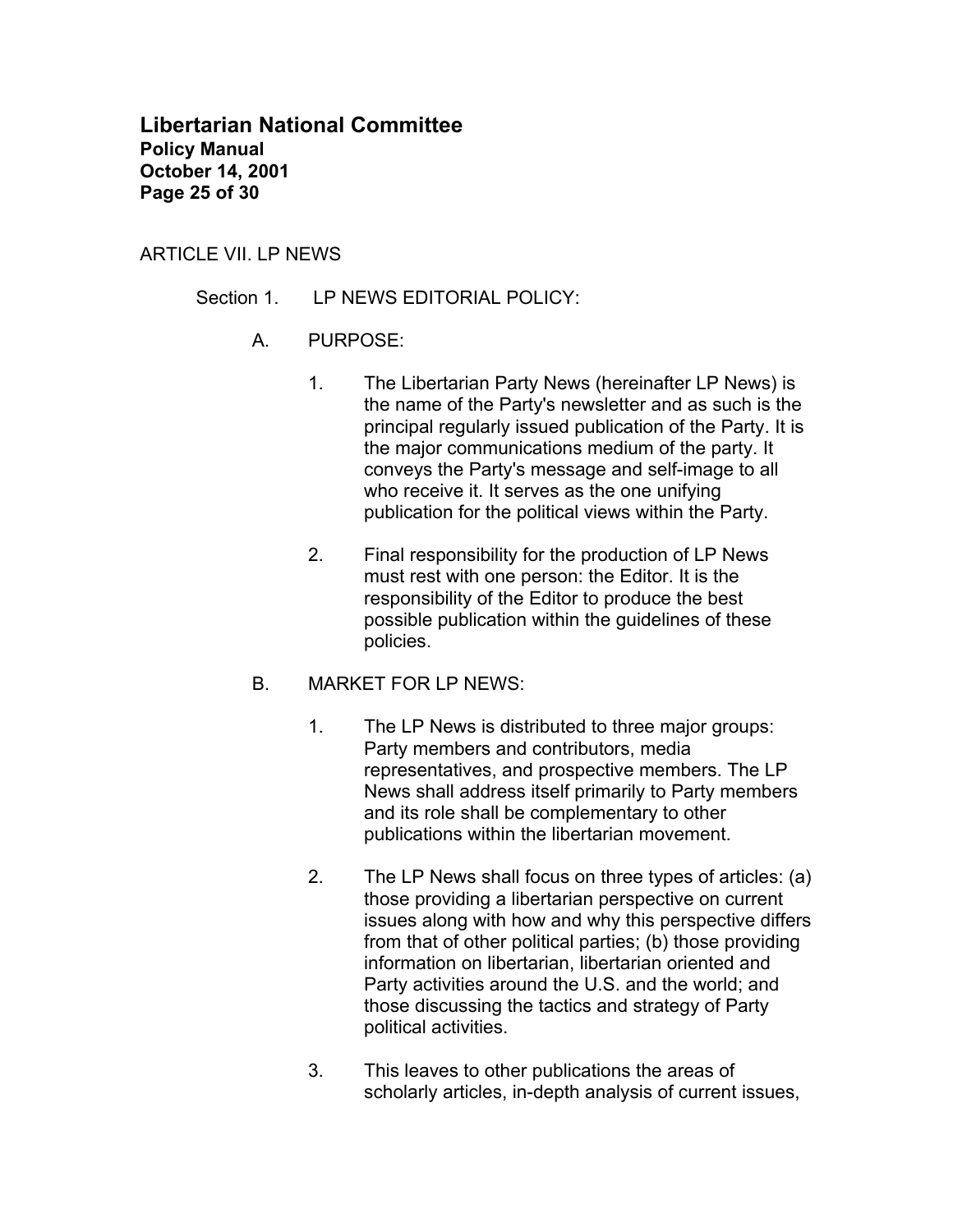**Libertarian National Committee Policy Manual October 14, 2001 Page 26 of 30**

> regular coverage of the arts (book and film reviews), analysis of libertarian movement (as opposed to Party) tactics and strategy, in-depth debate of questions on which there is no libertarian consensus, critique of individuals within the libertarian movement, and reporting of routine state and local activities and personalities.

- 4. The proper tone for all articles is factual and evenhanded. "Mainstream" political rhetoric shall be used to present "radical" libertarian ideas. "Buzz words" and "libertarian jargon" shall be avoided in order to make the LP News appealing to the broadest possible readership. Personal attacks on persons and institutions within the libertarian movement are to be avoided.
- 5. The articles in LP News shall, on the whole, represent the core ideas of agreement in the Party. No articles shall be published which contradict the Party Platform. Articles which address areas where the Platform is silent may be published provided that they are noted as representing the opinions of the author only and not those of the Party.
- 6. A directory of state and Party contacts shall be included at least once each year. Information on where to find a directory of contacts online shall be published monthly at the Editor's discretion.
- C. EDITORIAL POLICIES:
	- 1. The LP News shall be published in a tabloid format. The frequency of publication shall be at least bimonthly unless the Chair decides that frequency is inconsistent with the approved budget or the Party's current financial condition. The number of pages per issue and the circulation per issue shall be the responsibility of the Chair consistent with the approved budget and the Party's current financial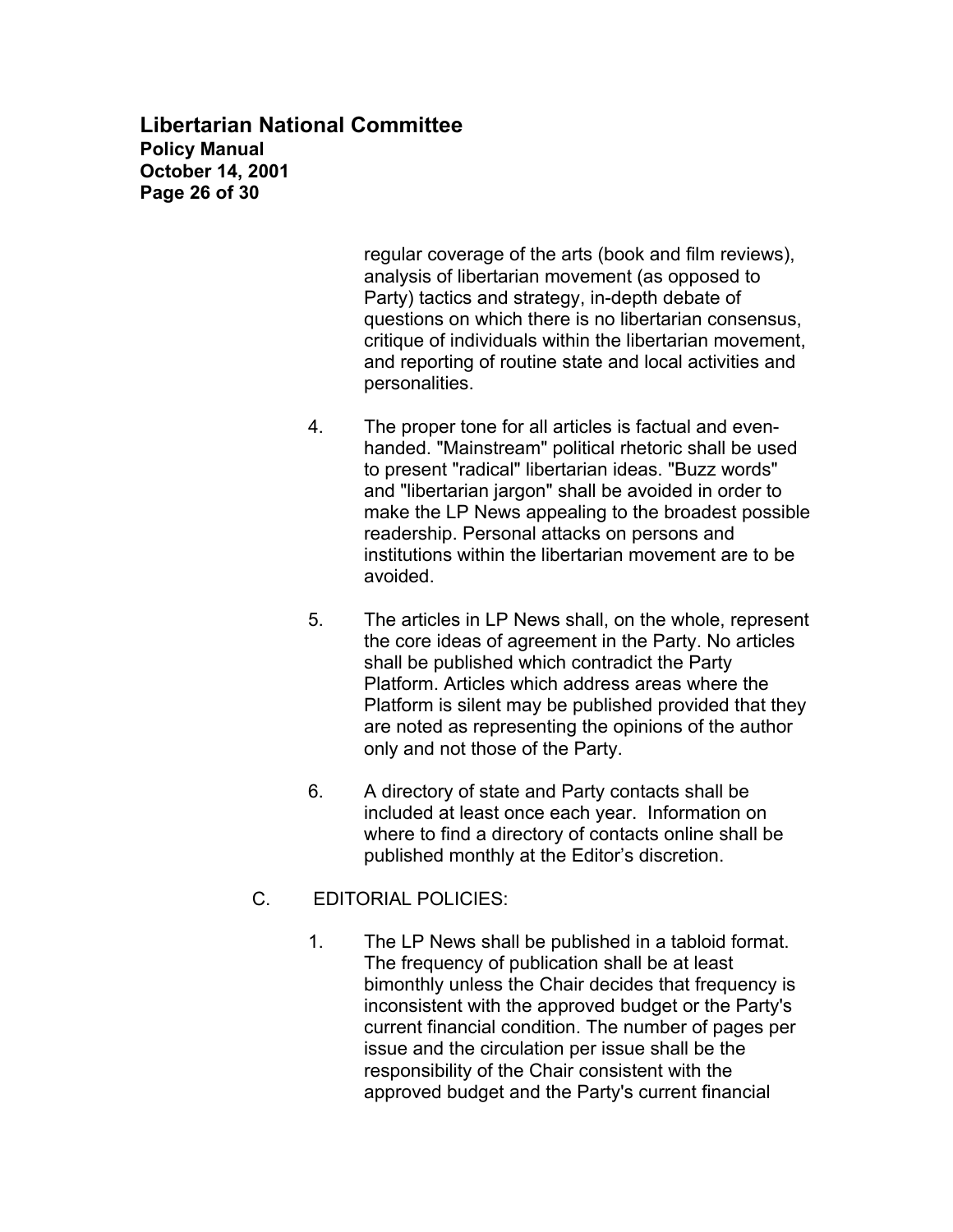condition.

- 2. The selection of articles, their layout and the graphics for LP News, the relative amount of space assigned to articles, advertisements, Party announcements, and regular features shall be the responsibility of the Chair except as detailed in this Policy Statement.
- D. FINANCIAL AND COMMERCIAL POLICIES:
	- 1. The exact levels of financial support provided by the Party for LP News shall be established annually in the approved budget for the Party or in other LNC resolutions.
	- 2. No classified advertising shall be accepted. All advertisements will be clearly labeled as such. See the Reviews and Reporting section of this policy for reporting requirements for rejected advertisements.
- E. EDITOR SELECTION: The Chair shall select the Editor with the advice and consent of the LNC. Due consideration should be given to the professional as well as libertarian background of the individual selected.
- F. REPORTING: At each LNC meeting, the Editor shall report the following regarding the LP News: (a) circulation per issue; (b) number of pages per issue; (c) cost per issue, including cost per category of expenditure, i.e., printing, art work, postage, etc.; (d) ad revenue per issue and equivalent dollar value of "exchange" ads; (e) advertisements rejected and why; and (f) items found unsatisfactory by the APRC and action to be taken on them. Any contract between the LNC and any Editor shall include a provision obligating the Editor to provide the above information.
- Section 2. RECOMMENDED STUDY. Recommendations appearing in the LP News for the study of Internal Education material not produced by the Party shall be accompanied by a disclaimer to the effect that they may contain material inconsistent with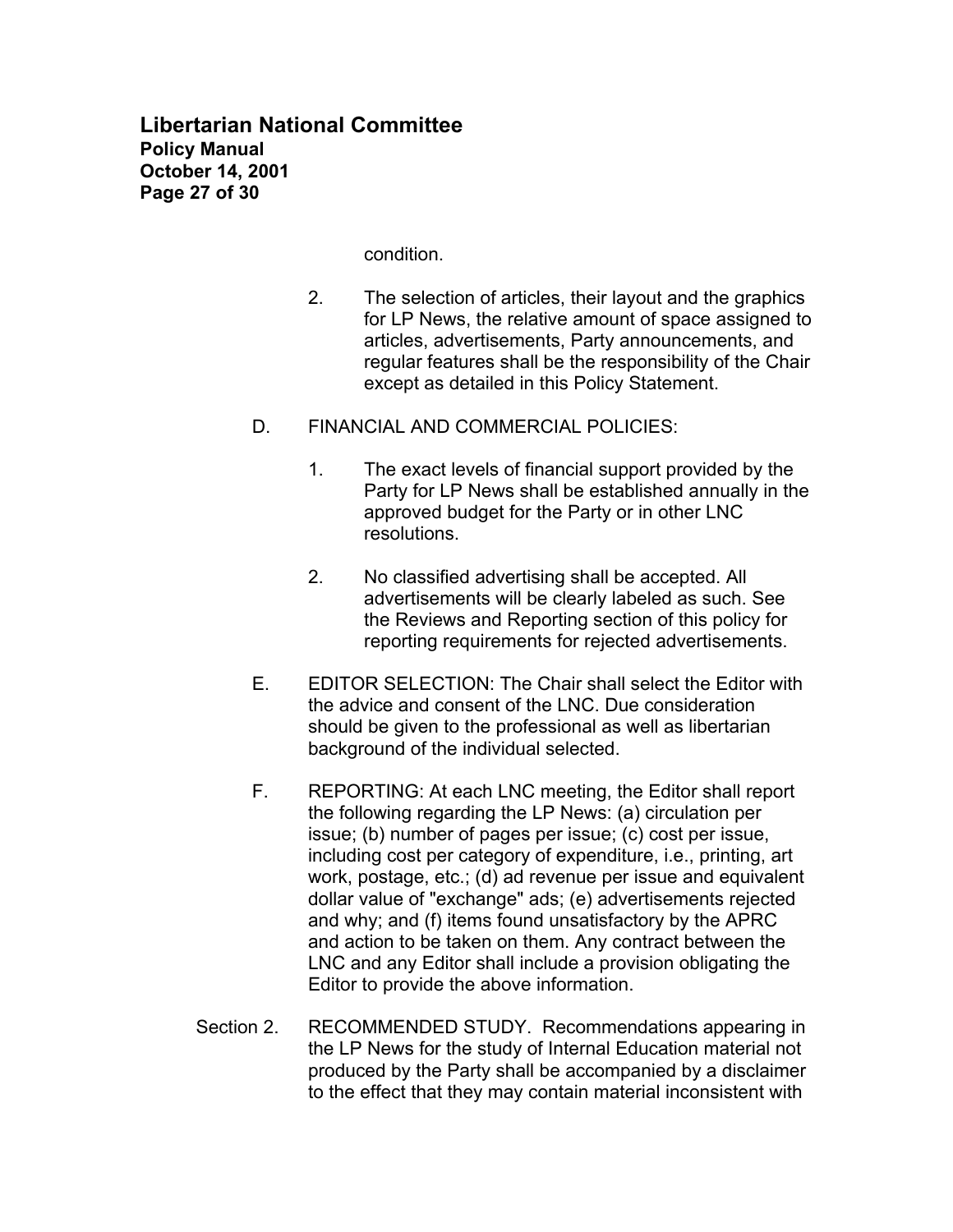# **Libertarian National Committee Policy Manual October 14, 2001 Page 28 of 30**

the Party Platform. The only authoritative statement of Party positions is contained in its platform.

### ARTICLE VIII. CAMPAIGNS.

- Section 1. QUALIFICATIONS FOR PARTY SUPPORT: The Party may financially support the candidacies of persons who meet the following requirements:
	- A. that they are running as candidates of the Party unless the laws in their state make it necessary or desirable for ballot access purposes that they run as independents;
	- B. that they are certified as libertarian candidates by the governing board of the Party in their state; and
	- C. that they refrain from supporting any Presidential ticket other than the Party candidates.
- Section 2. LIMITATIONS ON PARTY SUPPORT: Party resources shall not be used to provide information or services to: (a) any candidates for public office prior to nomination or Party office, or (b) any candidates for Party office, unless such information or service has been approved by the LNC and are available on an equal basis to all Libertarians who have declared they are seeking that nomination, or are generally available to all Party members.
- Section 3. LIMITATION ON LNC LIABILITY: The LNC will not be responsible for the debts incurred by future presidential campaigns or any other campaign. However, the LNC may vote to make monetary and non-monetary contributions to such campaigns under the limits prescribed by law. If such contributions are made, they shall be made only after such candidate or campaign has agreed to meet the reasonable financial and budgetary controls set by the LNC. No candidate or staff member of a campaign is permitted to place orders, make purchases, or sign contracts in any manner that would lead a person to assume that the LNC is liable for the debt. The Director is responsible for publicizing this policy to all candidates for the Presidential nomination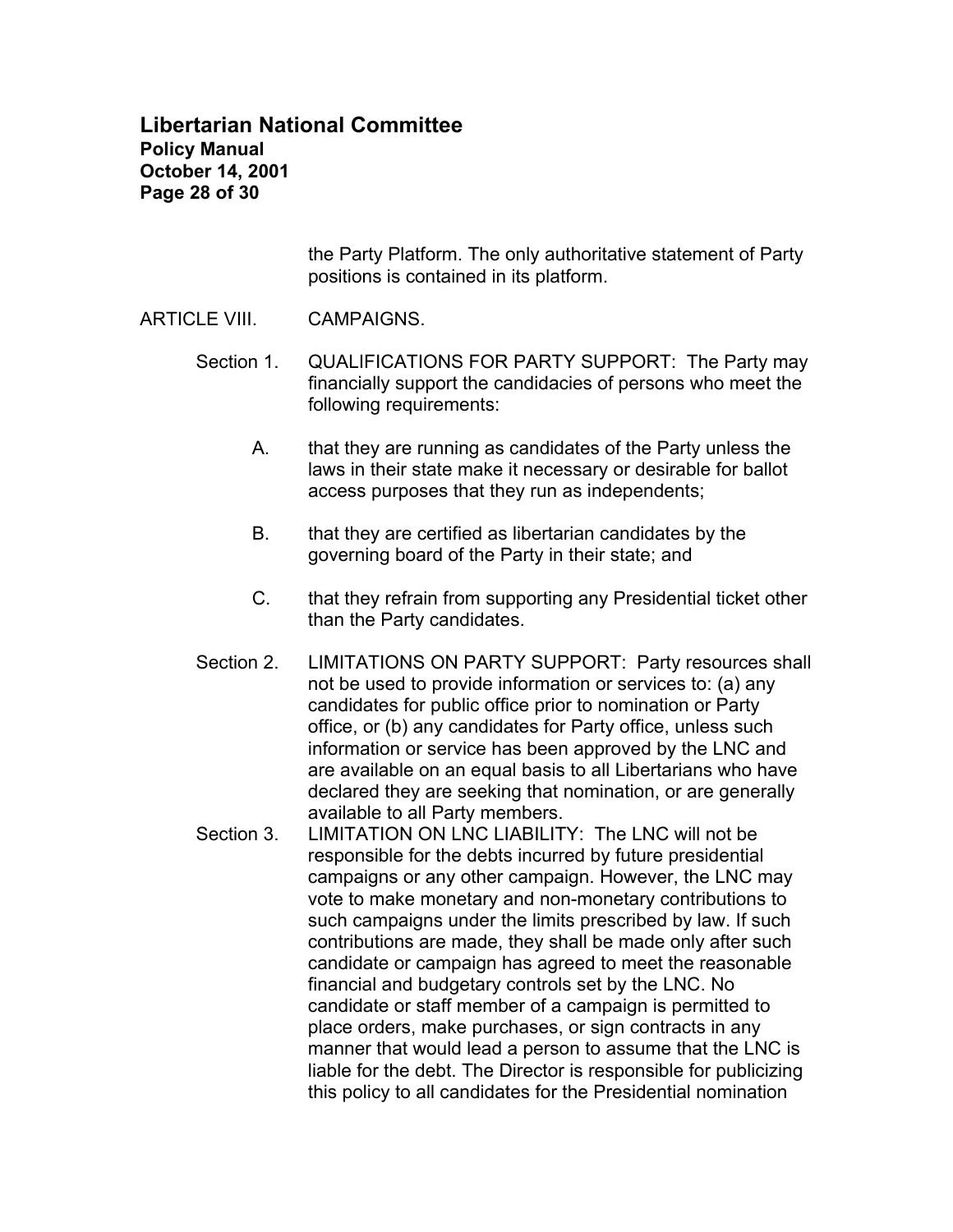# **Libertarian National Committee Policy Manual October 14, 2001 Page 29 of 30**

and other candidates who seek aid from the LNC or the national office.

- Section 4. CAMPAIGN LAW SUITS: The campaign committee of any Party candidate for president or vice president shall inform the LNC of any suits filed by or against the Committee within one week of such filing.
- Section 5. EQUAL TIME RULE: The Party, its elected and appointed officials acting in its behalf, and candidates nominated by it, shall refrain from invoking or threatening to invoke "the equal time" rule, "reasonable access rule", or any other Federal Communication Commission rule or any coercive instrument to obtain broadcast air time for any party candidate or spokesman on any privately owned and financed (i.e. nongovernment) broadcast facility.
- Section 6. FAIR ELECTION LAWS: The Party shall maintain membership in the Coalition for Free and Open Elections (COFOE).